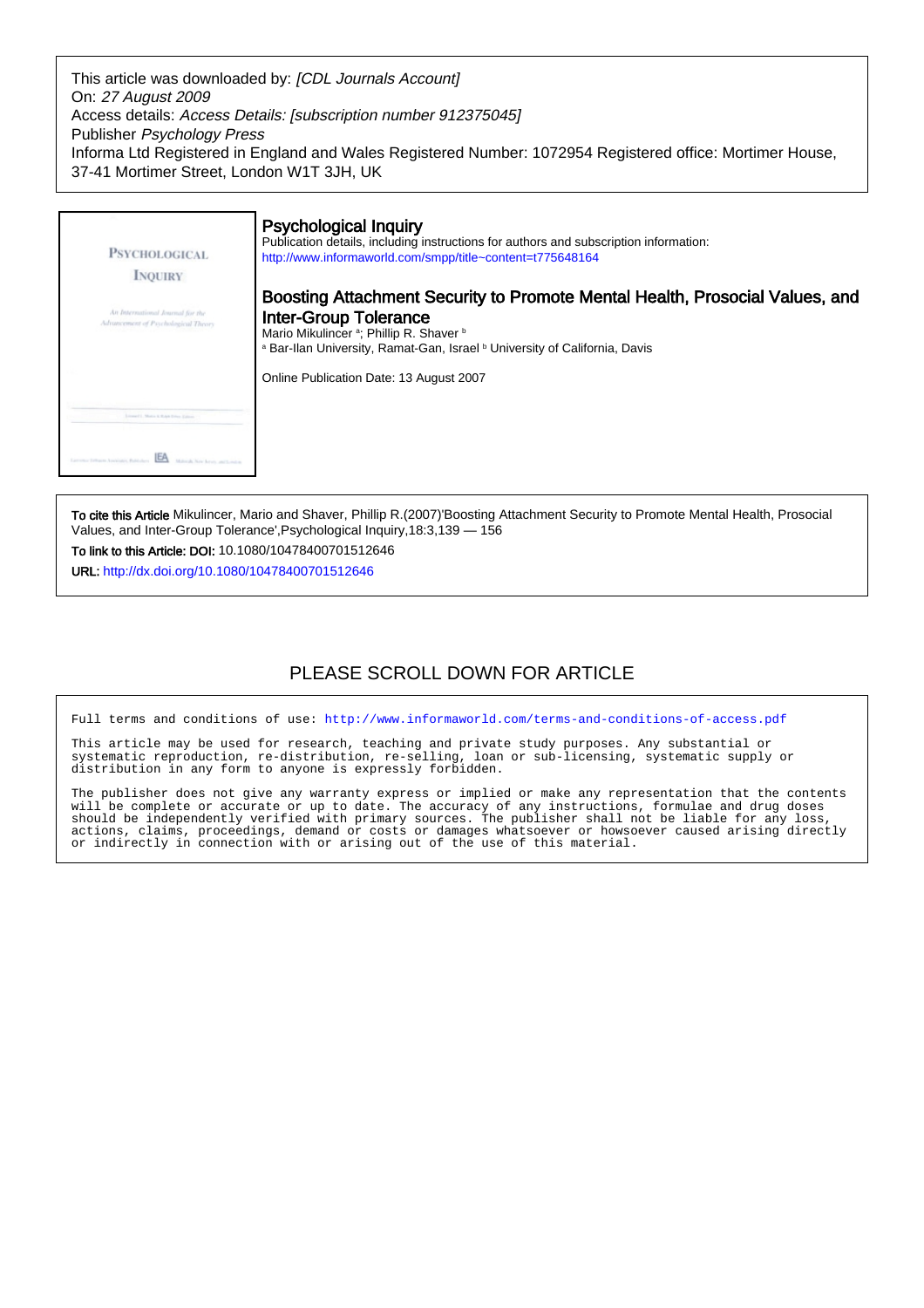# **TARGET ARTICLE**

# **Boosting Attachment Security to Promote Mental Health, Prosocial Values, and Inter-Group Tolerance**

## **Mario Mikulincer**

*Bar-Ilan University, Ramat-Gan, Israel*

#### **Phillip R. Shaver**

*University of California, Davis*

*In this article, we conceptualize the sense of attachment security as an inner resource and present theory and research on the broaden and build cycle of attachment security generated by the actual or symbolic encounter with external or internalized loving and caring relationship partners. We also propose that the body of research stimulated by attachment theory offers productive hints about interventions that might increase positive experiences and prosocial behavior by bolstering a person's sense of security. On this basis, we review recent experimental studies showing how interventions designed to increase attachment security have beneficial effects on mental health, prosocial behavior, and intergroup relations, and discuss unaddressed issues concerning the mechanism underlying the beneficial effects of these interventions, the temporal course of these effects, and their interaction with countervailing forces.*

Personality and social psychologists have recently broadened their conception of human beings and interpersonal relations to include positive elements and processes, such as empathy, generosity, and prosocial virtues (Aspinwall & Staudinger, 2003; Seligman, 2002). Until recently, most of social psychology, and most of psychology in general, was oriented toward negative emotions and destructive behaviors, such as selfishness, defensive self-enhancement, ethnocentrism, and violence. Unfortunately, to date the effort to create a "positive psychology" has been fragmented, ad hoc, and lacking in integrative theory (Mikulincer & Shaver, 2005). We believe that attachment theory (Bowlby, 1982) offers a demonstrably generative and empirically validated framework in which both positive and negative aspects of human behavior and experience can be conceptualized. Moreover, the body of research stimulated by attachment theory offers productive hints about interventions that might increase positive experiences and prosocial behavior by bolstering a person's sense of security. In the present article we outline attachment theory briefly and show how interventions designed to increase attachment security have beneficial effects on mental health, prosocial behavior, and intergroup relations.

#### **Attachment Theory: Basic Concepts**

Attachment theory is based on the fundamental idea that human behavior is organized by innate behavioral systems, such as attachment, exploration, caregiving, and sexual mating. Bowlby (1982) and his associates (e.g., Ainsworth, Blehar, Waters, & Wall, 1978) focused primarily on attachment, caregiving, and exploration, because their primary interest was attachment behavior in infancy, its effects on parental caregiving, and the effects of optimal and nonoptimal parental caregiving on the functioning of the exploration system. The latter behavioral system was conceptualized as the generator of curiosity and exploratory behavior, which facilitates the acquisition of life-enhancing knowledge and skills (including social and emotionregulatory skills). Only in the context of effective parental care and support could the child develop a stable sense of attachment security, which was viewed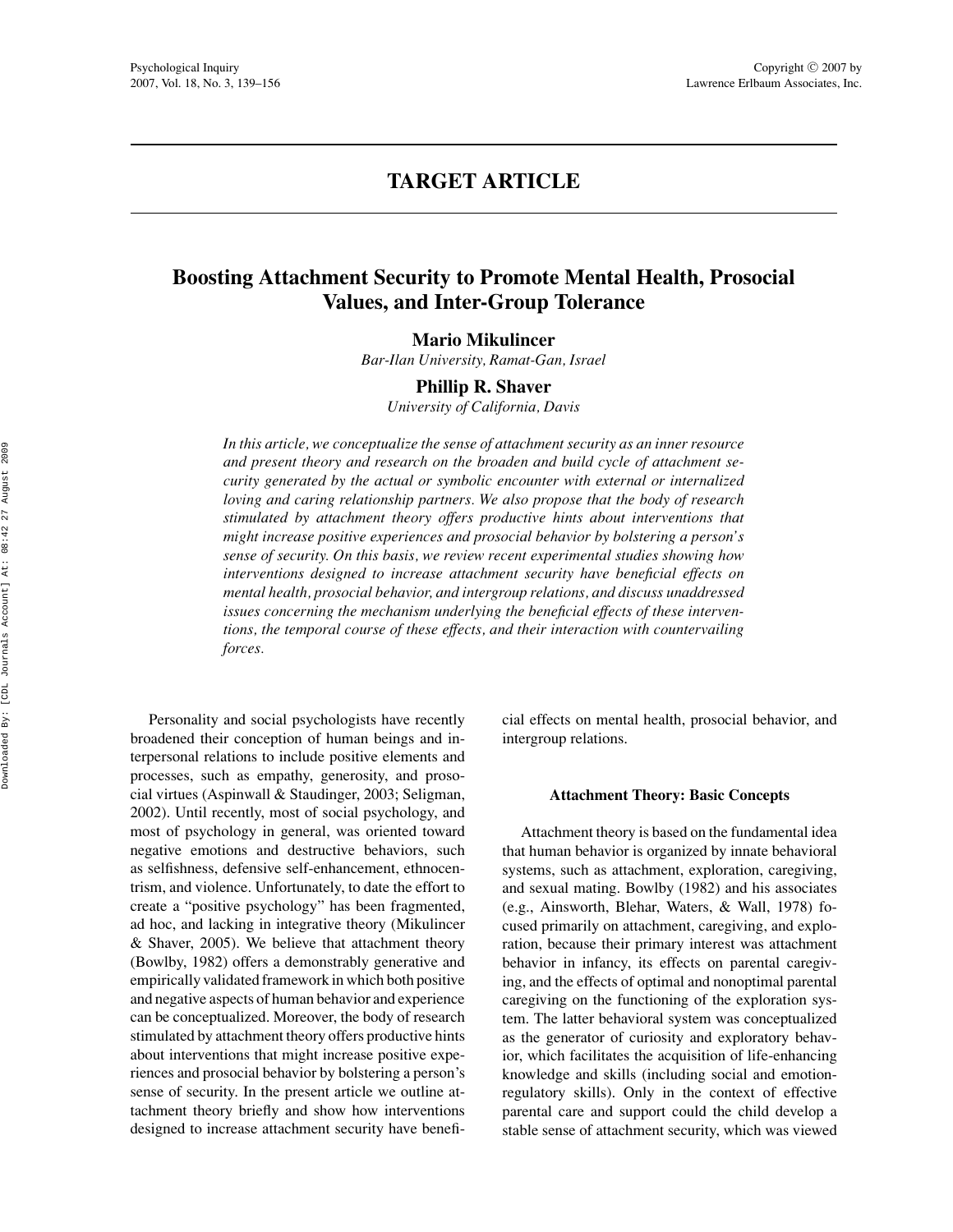as the foundation of optimal development of the exploration system.

According to Bowlby (1982), the presumed biological function of the attachment system is to protect a person (especially during infancy and early childhood) from danger by assuring that he or she maintains proximity to caring and supportive others (who are called *attachment figures* in the theory). In Bowlby's (1982) view, the need to seek out and maintain proximity to attachment figures (whom he called "stronger and wiser" caregivers) evolved in relation to the prolonged helplessness and complete dependence of human infants, who are unable to defend themselves from predators and other dangers. According to Bowlby's evolutionary reasoning, infants who maintained proximity to a supportive caregiver were more likely to survive and eventually reproduce, causing genes that fostered proximity seeking and other attachment behaviors in times of danger to be selected for and passed on to subsequent generations.

Although the attachment behavioral system is most evident and perhaps most important early in life, Bowlby (1988) assumed it is active over the entire life span and is manifested in thoughts and behaviors related to seeking proximity to attachment figures in times of threat or need. He specifically argued against the idea that dependence on others is immature or pathological at any age, or that grieving a loss is pathological or undesirable. He understood that even fully mature and relatively autonomous adults especially when they are threatened, in pain, lonely, or demoralized—benefit from seeking and receiving other people's care. He also argued that mature autonomy is attained partly by internalizing positive interactions with attachment figures. In other words, the ability to self-soothe is based largely on having been comforted by caring attachment figures earlier in life (see Mikulincer & Shaver, 2004, for empirical evidence that this is the case even in adulthood).

Bowlby (1982) also rejected psychoanalytic and Pavlovian conceptualizations of social attachment as a secondary effect of being fed by a parent, which Freud and Pavlov attributed to drive reduction and classical conditioning. In line with "object relations" approaches to psychoanalysis (reviewed by Greenberg & Mitchell, 1983), Bowlby viewed human beings as inherently relationship seeking, naturally oriented to seek what Harlow (1959) called "contact comfort" (in his well-known studies of infant monkeys' attachments to and reliance on real and cloth-surrogate mothers), and naturally inclined to seek proximity to familiar, comforting figures in times of threat, pain, or need. That is, Bowlby viewed proximity to and contact with affectionate, trusted, and supportive attachment figures as a natural and functional human phenomenon, and he viewed the loss of such proximity and contact as a natural source of distress and psychological dysfunction. In this article, we show that successful bids for proximity and the attainment of felt security are important aspects of maintaining and promoting mental health, interpersonal functioning, satisfying close relationships, and psychological growth.

During infancy, primary caregivers (usually one or both parents, but also grandparents, older siblings, daycare workers) are likely to serve as attachment figures. Research has shown that when tired or ill, infants seek proximity to a primary caregiver (e.g., Ainsworth, 1973) and are noticeably reassured and soothed in that person's presence (e.g., Heinicke & Westheimer, 1966). In later childhood, adolescence, and adulthood, a wider variety of relationship partners can serve as attachment figures, including siblings, other relatives, familiar co-workers, teachers or coaches, close friends, and romantic partners. There may also be contextspecific attachment figures—real or potential sources of comfort and support in specific milieus, such as therapists in therapeutic settings or leaders in organizational settings (e.g., business organizations or the military). Moreover, groups, institutions, and symbolic personages (e.g., God) can become targets of proximity seeking and sources of security. There is evidence that many young children have imaginary friends (e.g., Gleason, 2002); that some married adults who suffer the death of a spouse continue to experience the spouse's presence and seek his or her assistance and support in times of need (e.g., Klass, Silverman, & Nickman, 1996); and that many adults believe they can and do obtain protection and comfort from gods, angels, saints, and the spirits of deceased ancestors (e.g., Fraley & Shaver, 1999; Kirkpatrick, 2005).

Bowlby (1982) also specified the set-goal of the attachment system and described the typical cycle of attachment-system activation and deactivation. The goal of the system is a sense of protection or security (called by Sroufe & Waters, 1977, "felt security"), which normally terminates the system's activation. This goal is made particularly salient by encounters with actual or symbolic threats and by appraising an attachment figure as not sufficiently near, interested, or responsive. In such cases, the attachment system is activated and the individual is driven to seek and reestablish actual or symbolic proximity to an external or internalized attachment figure. When the set-goal of security is attained, proximity bids are terminated and the individual calmly returns to other non-attachment activities.

In infants, attachment-system activation includes non-verbal expressions of neediness and desire for proximity, such as crying and pleading, as well as active behaviors aimed at reestablishing and maintaining proximity, such as moving toward the caregiver and clinging (Ainsworth et al., 1978). In adulthood, the primary attachment strategy does not necessarily entail actual proximity-seeking behaviors. Instead, felt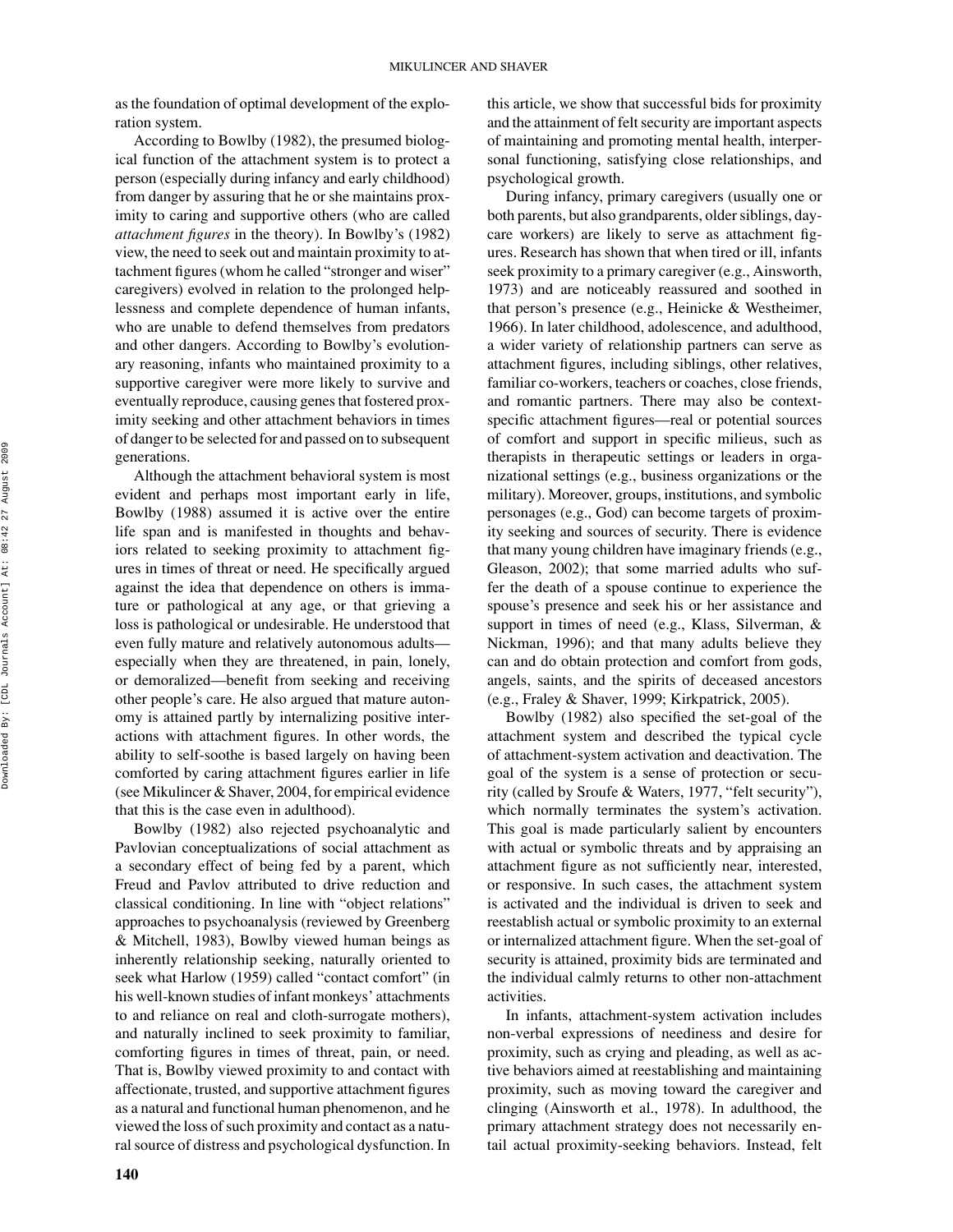security can be attained by the activation of soothing, comforting mental representations of relationship partners who regularly provide care and protection or even self-representations associated with these partners (Mikulincer & Shaver, 2004). Mental representations of the self come to include 'incorporated' or 'introjected' traits of security-providing attachment figures, so that self-soothing and soothing by actual others become alternative means of regulating distress. These cognitive representations help people deal successfully with threats and allow them to continue pursuing nonattachment goals without having to interrupt these activities to engage in actual proximity bids. Of course there are times—during painful illnesses or injuries or in the midst of traumatic events—when these strategies are insufficient, and then even generally secure adults often seek immediate, actual proximity to an attachment figure.

In addition to conceptualizing the normative (species universal) aspects of attachment-system activation and functioning, attachment theorists, beginning with Bowlby (1973), identified major individual differences in attachment security and various forms of insecurity, which arise in response to particular caregiving environments. Interactions with attachment figures who are available and responsive in times of need facilitate the optimal functioning of the attachment system and promote a sense of connectedness and security. When a person's attachment figures are not reliably available and supportive, however, a sense of security is not attained, and strategies of affect regulation other than proximity seeking (*secondary attachment strategies*) are developed.

In extensions of the theory to adolescents and adults, secondary attachment strategies are conceptualized in terms of two major dimensions, attachment-related anxiety and avoidance (Brennan, Clark, & Shaver, 1998). The first dimension, *avoidance*, reflects the extent to which a person distrusts relationship partners' goodwill and strives to maintain behavioral independence and emotional distance from partners. The second dimension, attachment-related *anxiety*, reflects the degree to which a person worries that a partner will not be available in times of need. People who score low on these two dimensions are said to be secure or securely attached. An adult's location on these orthogonal insecurity dimensions can be assessed with either self-report questionnaires or coded clinical interviews (Crowell, Fraley, & Shaver, 1999).

People's positions on the attachment dimensions are fairly stable over time and tend to result from interactions with primary caregivers during early childhood, as a large body of research has shown (Cassidy & Shaver, 1999; Mikulincer & Shaver, 2007), but Bowlby (1988) claimed that memorable interactions with others throughout life can alter attachment-system functioning and move the person from one region of the two-dimensional space to another. Moreover, although attachment style is often conceptualized as a single global orientation toward close relationships, and can definitely be measured as such, a person's attachment orientation is actually rooted in a complex cognitive and affective network that includes many different episodic, context-related, and relationshipspecific, as well as fairly general attachment representations (Mikulincer & Shaver, 2003). In fact, research shows that attachment style can change, subtly or dramatically, depending on context and recent experiences (e.g., Baldwin, Keelan, Fehr, Enns, & Koh Rangarajoo, 1996; Mikulincer & Shaver, 2001).

Personality and social psychologists who have extended attachment theory and research into the realm of adulthood have found predictable and reliable differences in emotion regulation and social behavior whose roots lie in a person's attachment history (see reviews by Mikulincer & Shaver, 2003, 2007). They have also found that theory-guided interventions designed to make a person feel more secure have predictable and beneficial effects on emotion regulation, which is central to mental health and social adjustment, and also on social attitudes and values, which are central to prosocial behavior. In the present article we review some of the security interventions that have been tried to date and summarize their beneficial effects and the theoretical reasons for these effects. As explained below, we view these effects as examples of the ways in which a person's "attachment style" is initially formed and can change as a result of experience.

## **The Broaden and Build Cycle of Attachment Security**

We have summarized the adult attachment literature in terms of a three-phase, or three-component, model of attachment-system activation and dynamics. The first component concerns the monitoring and appraisal of threatening events and is responsible for activation of the attachment system. The second component involves the monitoring and appraisal of the availability and responsiveness of attachment figures and is responsible for variations in the sense of attachment security. The third component concerns the monitoring and appraisal of the viability of social proximity seeking as a means of coping with attachment insecurity and is responsible for variations in the use of hyperactivating (anxious) or deactivating (avoidant) coping strategies. The three components can be summarized in three if-then propositions. First, if threatened, seek proximity and protection from an attachment figure (or some temporarily equivalent stronger, wiser, and supportive person or personage, such as God). Second, if an attachment figure is available and supportive, relax, enjoy, and appreciate the feeling of being loved and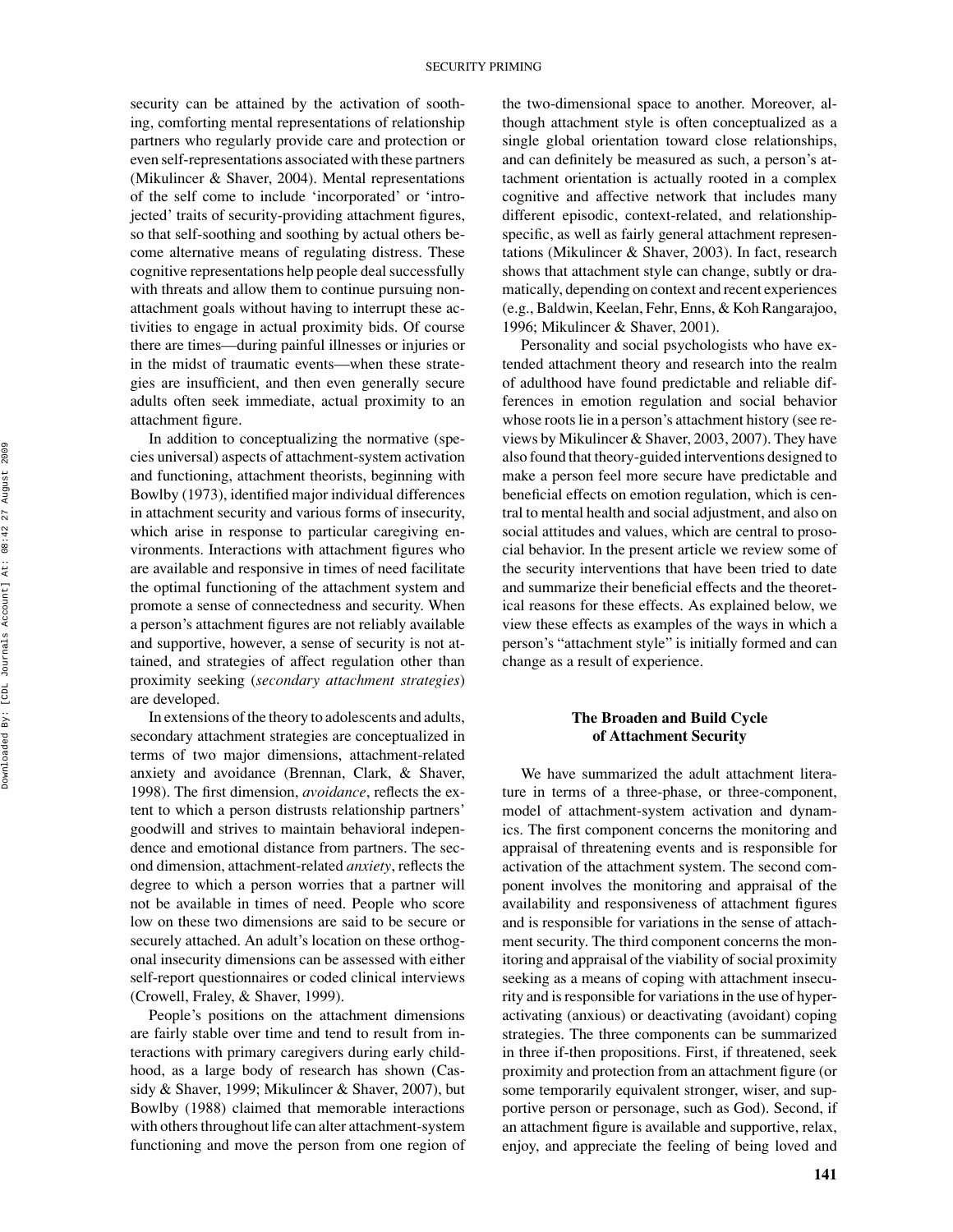comforted, and confidently return to other activities. Third, if an attachment figure is unavailable or unresponsive, either intensify efforts to achieve proximity and comfort (i.e., hyperactivate the attachment system) or deactivate the attachment system, suppress thoughts of vulnerability or need, and rely steadfastly on oneself.

In experimental studies designed to assess the effects of activating security-related mental representations, viewed as sources of a sense of security, we have focused on the second component of this model—the cognitive, emotional, and behavioral effects of the actual or symbolic availability of attachment figures. In this component, an affirmative answer to the question posed by the activated attachment system—"Is an attachment figure available?"—contributes to a sense of attachment security, a sense that the world is generally safe, that attachment figures are helpful when called upon, and that it is possible to explore the environment curiously and confidently and to engage rewardingly with other people. This sense can be measured in various ways and its presence implies that one's attachment system is functioning well and that proximity seeking has generally been a reliable and effective emotion-regulation strategy. While attaining a sense of attachment security, a person acquires important procedural knowledge about distress management, which becomes organized around the relational if-then script mentioned earlier (also see Waters, Rodrigues, & Ridgeway, 1998). The resulting *secure-base script* includes something like the following if-then propositions: "If I encounter an obstacle and/or become distressed, I can approach a significant other for help; he or she is likely to be available and supportive; I will experience relief and comfort as a result of proximity to this person; I can then return to other activities." Attachment-figure availability also fosters what we, following Fredrickson (2001), call a "broaden and build" cycle of attachment security, which increases a person's resilience and expands his or her perspectives, coping flexibility, and skills and capabilities. When carried to its full potential, this process is equivalent to what early humanistic psychologists (e.g., Maslow, 1971; Rogers, 1961) called personal growth and selfactualization.

A person's typical answer to the question about attachment-figure availability depends on subjective appraisals and can therefore be biased by prior attachment-related experiences. For example, individuals who score high on the attachment-anxiety dimension tend to intensify their vigilance concerning attachment figures' availability and responsiveness and slant their perceptions toward noticing or imagining insufficient interest, availability, or responsiveness. As a result, the likelihood of detecting real or imagined signs of distance, rejection, and unavailability is increased, because an attachment figure cannot always be immediately available and totally at a needy partner's disposal. Individuals who score high on the avoidantattachment dimension tend to ignore or dismiss the availability or unavailability and responsiveness or unresponsiveness of attachment figures, which restricts their coping options.

These cognitive biases are amplified when attachment-related mental representations are preconsciously activated by real-life situations or laboratory manipulations. At a preconscious level, expectations concerning attachment-figure availability depend entirely on the kind of internalized figure, available or unavailable, one tends to be reminded of. Insecurely attached people tend to give a negative answer to the question of attachment-figure availability because they have overly ready access to mental representations of unavailable figures. More securely attached people, in contrast, tend to answer this question positively because they have many mental representations of available and supportive attachment figures.

Despite these cognitive biases, however, reality is still quite important in the appraisal of attachmentfigure availability. The actual presence of a responsive attachment figure or contextual factors that activate representations of an available figure (factors such as being instructed, in one of our experiments, to think about a person's most supportive experiences or attachment figures; e.g., Mikulincer & Shaver, 2001) can yield an affirmative answer to the question of attachment-figure availability. These contexts, mainly when they are clear-cut, personally meaningful, and repeated over time and situations, can counteract even insecure people's tendencies to doubt the availability of attachment figures, and can thus set in motion a "broaden and build" cycle of attachment security. In other words, an insecure person can be helped to function more securely, both temporarily (as in some of the experiments we describe later in this article) and chronically (as in successful psychotherapy or other kinds of transformative relationships).

The "broaden and build" cycle of attachment security is a cascade of mental and behavioral events that enhances emotional stability, personal and social adjustment, satisfying close relationships, and autonomous personal growth. The most immediate psychological effect of attachment-figure availability is effective management of distress and restoration of emotional equanimity. According to attachment theory, interactions with available and supportive attachment figures, by imparting a pervasive sense of safety, assuage distress and arouse positive emotions (relief, satisfaction, gratitude). Secure people can therefore remain relatively unperturbed during times of stress and experience longer periods of positive affectivity, which contribute to sustained emotional well-being and mental health.

Experiences of attachment-figure availability also contribute to a reservoir of core cognitive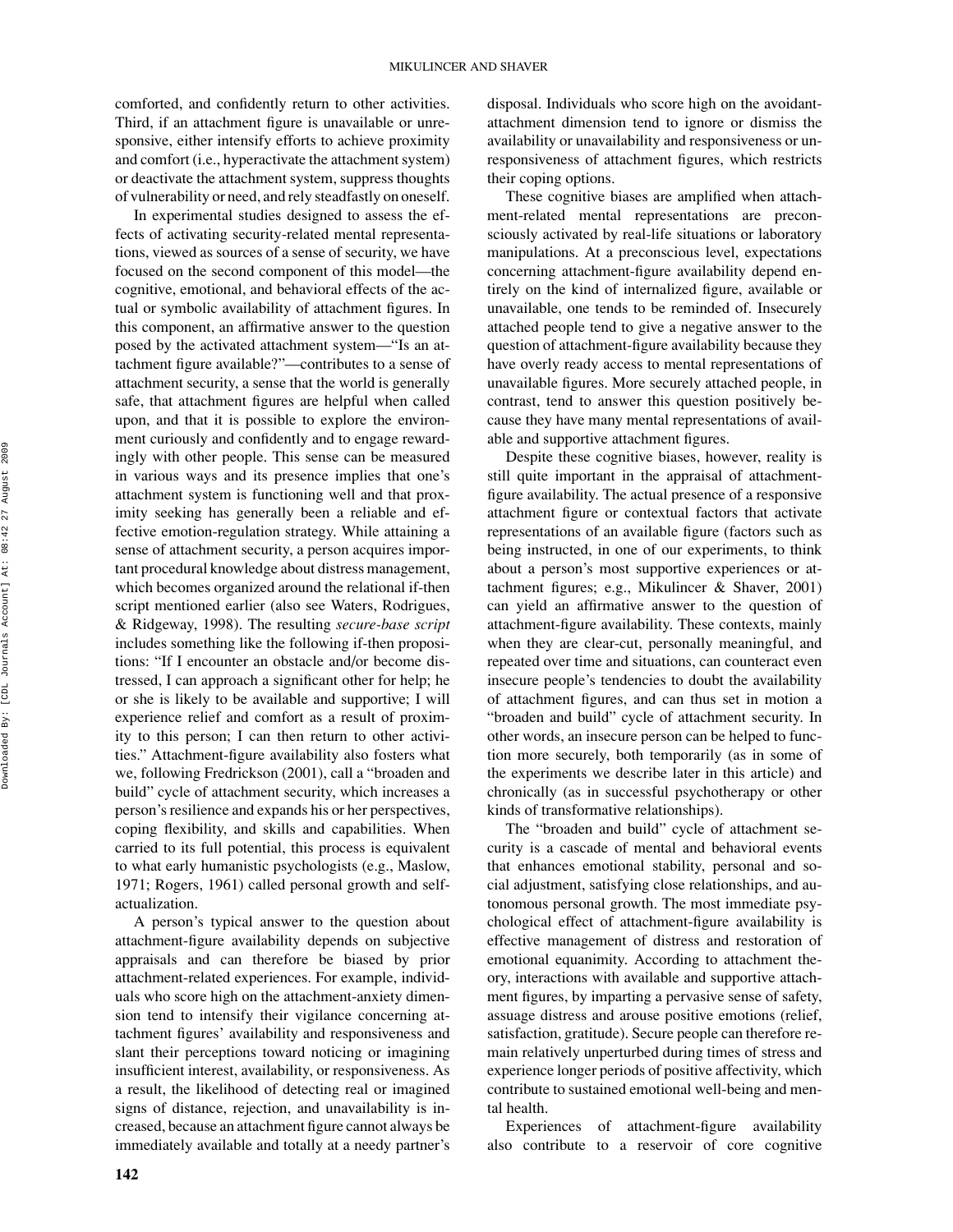representations, which play a central role in maintaining emotional stability and personal adjustment. The first set of beliefs concerns the appraisal of life problems as manageable, which helps a person maintain an optimistic and hopeful stance regarding distress management. These beliefs are a result of positive interactions with sensitive and available attachment figures, during which individuals learn that distress is manageable, external obstacles can be overcome, and the course and outcome of most threatening events are at least partially controllable. Adult attachment studies provide extensive support for a connection between mental representations of attachment security and hopeful, optimistic beliefs. Specifically, secure individuals, as identified by self-report measures, are consistently found to appraise a wide variety of stressful events in less threatening terms than insecure people, either anxious or avoidant, and to hold more optimistic expectations about their ability to cope with sources of distress (e.g., Berant, Mikulincer, & Florian, 2001; Mikulincer & Florian, 1995; Radecki-Bush, Farrell, & Bush, 1993). Another set of security-related beliefs concern positive representations of others' intentions and traits. Again, these positive representations are a result of interactions with available attachment figures, during which individuals learn about the sensitivity, responsiveness, and goodwill of their primary relationship partners. Numerous studies have shown that individuals who score low on attachment anxiety and avoidance (i.e., securely attached persons) possess a relatively positive view of human nature (e.g., Collins & Read, 1990; Hazan & Shaver, 1987), describe relationship partners using positive trait terms (e.g., Feeney & Noller, 1991; Levy, Blatt, & Shaver, 1998), perceive partners as supportive (e.g., Davis, Morris, & Kraus, 1998; Ognibene & Collins, 1998), and feel trusting toward partners (e.g., Collins & Read, 1990; Hazan & Shaver, 1987). In addition, securely attached people have positive expectations concerning their partners' behavior (e.g., Baldwin et al., 1993, 1996) and tend to explain a partner's negative behavior in relatively positive terms (e.g., Collins, 1996).

Security-enhancing interactions with attachment figures can also sustain a background sense of personal worth, competence, and mastery. During these interactions, individuals learn to view themselves as active, strong, and competent, because they can effectively mobilize a partner's support and overcome threats that activate attachment behavior. Moreover, they can easily perceive themselves as valuable, lovable, and special thanks to being valued, loved, and regarded as special by a caring attachment figure. Research has consistently shown that such positive self-representations are characteristic of securely attached persons. Compared to anxiously attached persons, secure people report higher self-esteem (e.g., Bartholomew & Horowitz, 1991; Mickelson, Kessler, & Shaver, 1997), view themselves as competent and efficacious (e.g., Brennan & Morris, 1997; Cooper, Shaver, & Collins, 1998), describe themselves in positive terms, and exhibit small discrepancies between actual-self representations and self-standards (e.g., Mikulincer, 1995).

A relatively secure person's possession of rich resources for dealing with stress makes it less necessary to rely on psychological defenses that distort perception, limit coping flexibility, and generate interpersonal conflict. Such a person can devote mental resources that otherwise would be employed in preventive, defensive maneuvers to other behavioral systems and to growth-oriented activities. Moreover, being confident that support is available when needed, a person can take calculated risks and accept important challenges that contribute to the broadening of his or her perspectives and facilitate the person's pursuit of self-actualization.

### **Security Priming, Mood, and Mental Health**

The perception of attachment-figure availability reduces distress and maintains or restores positive mood. This kind of perception can be encouraged simply by having a person think about responsive and supportive attachment figures or retrieve memories of warm and comforting interactions with these people. Temporarily activating mental representations of attachment figures (which we will call "security priming") can make these figures symbolically available, augment a person's sense of felt security, and thus maintain a person's emotional balance and adaptability, even under fairly stressful circumstances.

In our experiments we have used well-validated social-cognition research techniques to experimentally activate mental representations of supportive attachment figures and measure their emotional effects (e.g., Mikulincer, Hirschberger, Nachmias, & Gillath, 2001; Mikulincer, Gillath, et al., 2001; Mikulincer, Gillath, et al., 2003; Mikulincer & Shaver, 2001). These research techniques include subliminal presentation of pictures suggesting attachment-figure availability (e.g., a Picasso drawing of a mother cradling an infant in her arms; a couple holding hands and gazing into each other's eyes); subliminal presentation of the names of people who were designated by participants as security-enhancing attachment figures; guided imagery concerning the availability and supportiveness of an attachment figure; and visualization of the faces of security-enhancing attachment figures. We compared the effects of these primes with the effects of emotionally positive but attachment-unrelated stimuli (e.g., pictures of a large amount of money, the names or faces of acquaintances who are not attachment figures) or emotionally neutral stimuli (e.g., pictures of furniture, neutral words) and consistently found that portrayals of attachment-figure availability improved participants'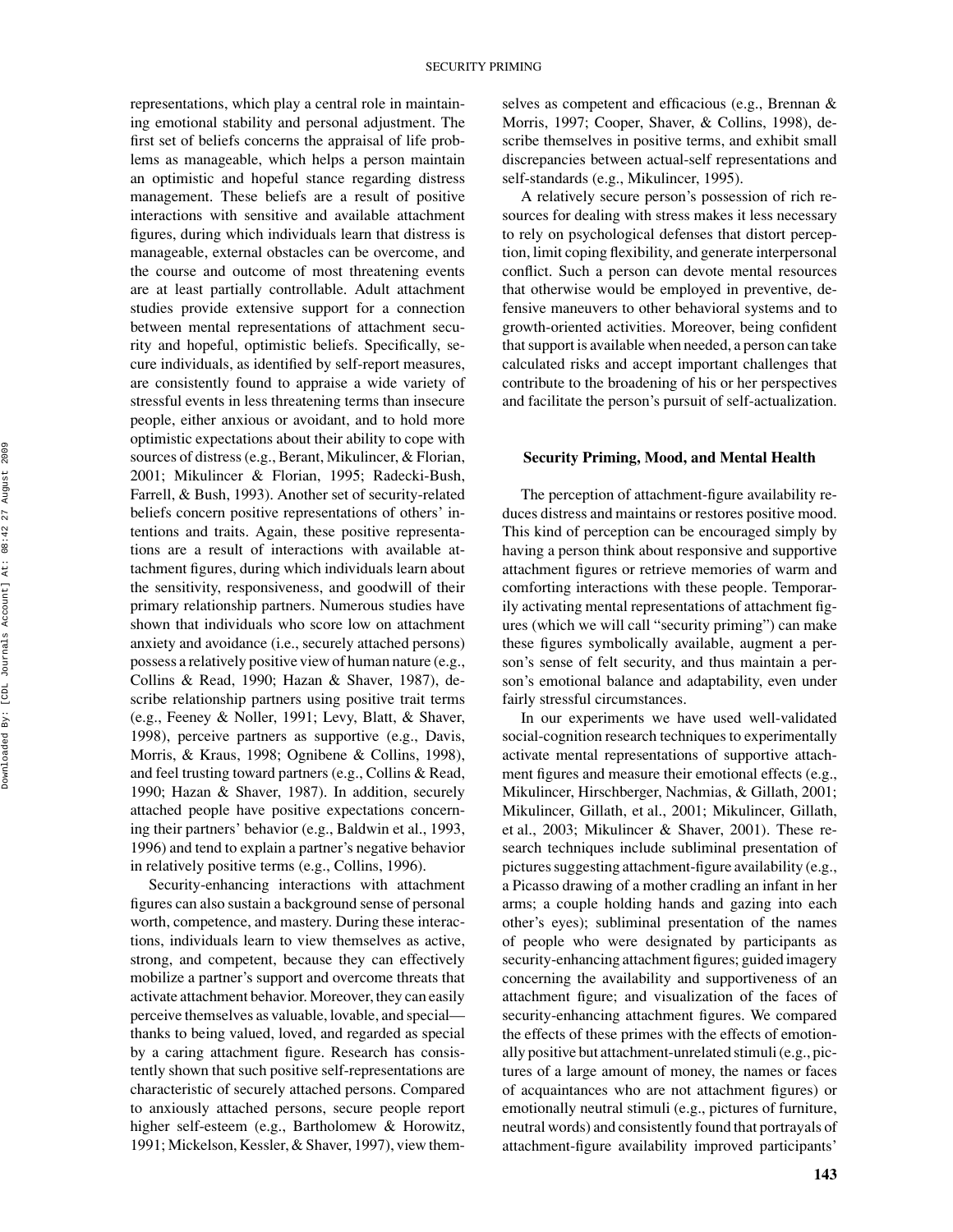moods, and generally did so more reliably and powerfully than other positive stimuli.

Mikulincer, Hirschberger, et al. (2001) also found that priming representations of supportive attachment figures infused formerly neutral stimuli with positive affect, even when the priming was done subliminally. For example, subliminal presentation of the names of people who were designated by participants as security-enhancing attachment figures, compared with the names of close others or mere acquaintances who were not nominated as attachment figures, led to greater liking of previously unfamiliar Chinese ideographs. Moreover, subliminally priming mental representations of available attachment figures induced more positive evaluations of neutral stimuli even in threatening contexts, and eliminated the detrimental effects that threats otherwise had on liking for neutral stimuli. Thus, temporary priming of mental representations of security-enhancing attachment figures appears to have a calming, soothing effect similar to the effects of actual interactions with available and responsive relationship partners.

Given these findings, we (Mikulincer, Shaver, & Horesh, 2006) wondered whether the soothing effects of security priming might mitigate the emotional damage often caused by traumatic experiences, such as war, acts of terrorism, hurricanes, rape, and witnessing violent domestic disputes. An extreme form of such emotional damage is posttraumatic stress disorder (PTSD), which is characterized by repeatedly reexperiencing the traumatic event (i.e., suffering from the unwanted intrusion of trauma-related thoughts, images, and dreams), emotional numbing (reduced responsiveness to or involvement with the outside world, termed trauma-related avoidance), and autonomic, affective hyperarousal (American Psychiatric Association, 1994).

Attachment security plays an important role in determining the extent to which PTSD symptoms develop following exposure to trauma (e.g., Dekel, Solomon, Ginzburg, & Neria, 2004; Dieperink, Leskela, Thuras, & Engdahl, 2001; Fraley, Fazzari, Bonanno, & Dekel, 2006; Mikulincer, Florian, & Weller, 1993; Zakin, Solomon, & Neria, 2003). A secure person's implicit or explicit cry for help during trauma often results in mobilization of internal representations of securityproviding attachment figures or actual external sources of social support, which in turn sustain optimistic and hopeful beliefs and constructive strategies of affect regulation. On the opposite side of the coin, attachment insecurities can interfere with restoration of emotional equanimity following trauma and thereby increase the chances of PTSD symptoms. In such cases, a traumatized person may fail to access inner representations of security or external sources of support, which then interferes with distress regulation and prevents resolution of the trauma.

This support for attachment theory's conceptualization of the impact of trauma has been mainly correlational, but recently Mikulincer et al. (2006) conducted an experiment to determine whether security priming could mitigate the cognitive and emotional responses to trauma caused by Palestinian terrorist attacks on Israeli cities. These implicit responses to trauma were assessed in a Stroop color-naming task, in which various words, including ones related to terrorism, appeared on a computer screen printed in various colors, and mental accessibility was operationalized by the time taken to name the color in which a trauma-related word (e.g., car bomb, Hamas) was printed. The longer the latencies for naming the word colors, the greater the accessibility of trauma-related thoughts was inferred to be, because such salient thoughts interfered with color naming. (Previous studies, reviewed by Emilien et al., 2000, and McNally, 1998, had already shown that longer reaction times for naming the colors of trauma-related words were related to PTSD.)

In the first session of the study, Israeli undergraduates filled out a self-report scale assessing the severity of PTSD symptoms, during the previous month, related to Palestinian terrorist attacks. Two groups of participants were then selected: the PTSD group, consisting of those who scored above the 75th percentile on the PTSD scale, and the non-PTSD group, consisting of those who scored below the 25th percentile. Two to three weeks later, these participants were invited to an experimental session in which they performed a computerized Stroop task. The target words included 10 terror-related words, 10 negatively valued words that were not specifically related to terrorist attacks (e.g., theft, illness), and 10 neutral words (e.g., table, picture). Each of the words was printed, on separate trials, in one of four different colors (green, blue, yellow, or red) and was randomly presented in 12 trials (for a total of 360 trials). On each trial, participants were subliminally primed with an attachment-security word (the Hebrew word for "being loved"), a positively valenced but attachment-unrelated word (success), or a neutral word (hat).

The results replicated previous findings concerning the accessibility of trauma-related thoughts among people suffering from PTSD symptoms. Participants in the PTSD group produced longer color-naming latencies for terror words (indicating greater automatic accessibility of the words) than participants in the non-PTSD group. More important, this effect was qualified by security priming. The effect of PTSD status (many or few PTSD symptoms) was significant only when participants were primed with a neutral or positive word. The effect was not significant following the priming of an attachment-security representation. That is, symbolic mobilization of attachment-security representations ("being loved") during the Stroop task had a soothing effect, lowering the accessibility of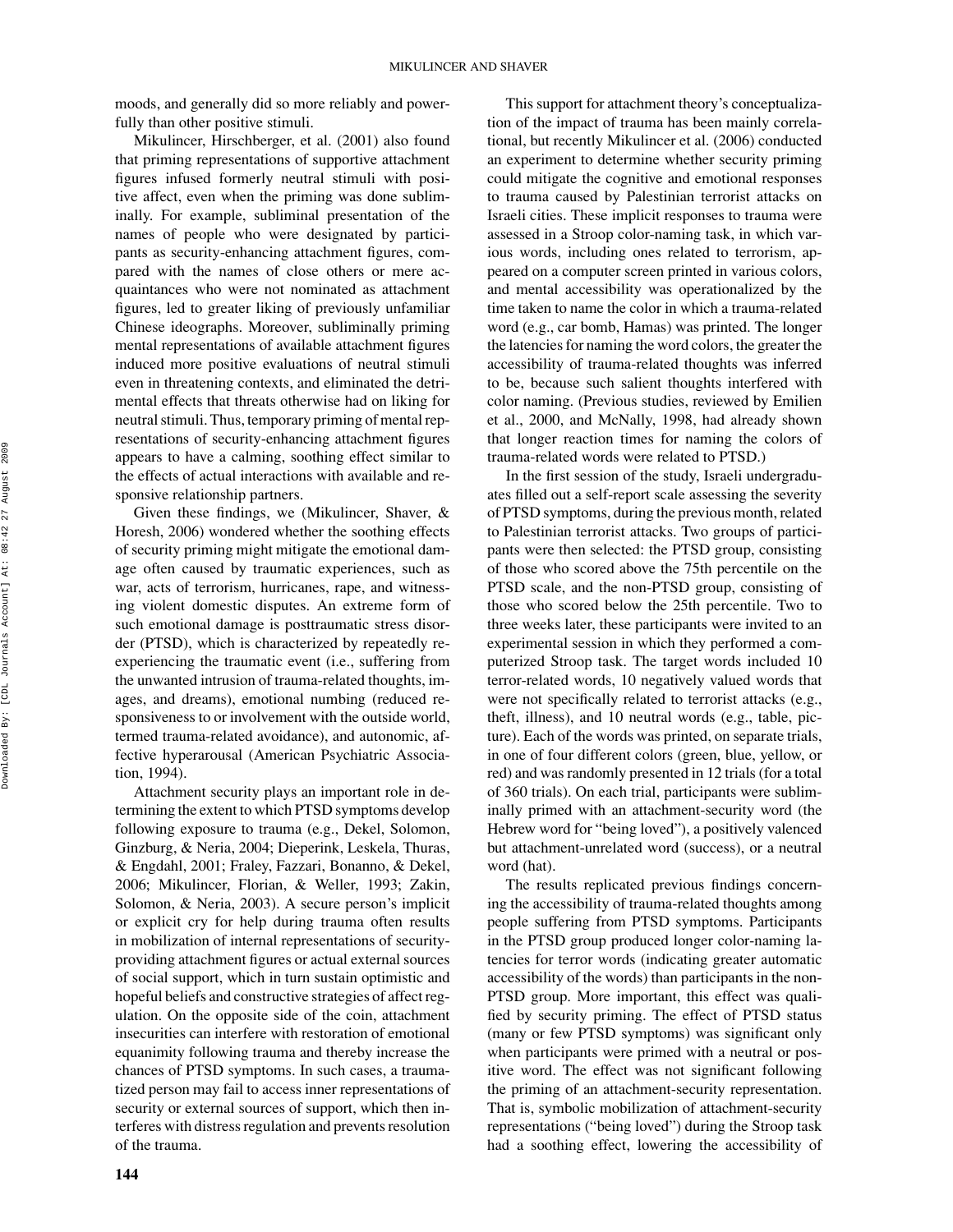trauma-related thoughts and eliminating differences between PTSD and non-PTSD groups in color-naming latencies for terror-related words. These findings support the hypothesis that increasing felt security during traumatic and posttraumatic periods reduces the intensity of PTSD symptoms, which helps to explain why chronically secure people are less likely than their insecure counterparts to develop PTSD.

Although Mikulincer et al.'s (2006) findings imply that traumatized individuals respond favorably to an experimental enhancement of their sense of attachment security, it is important to remember that none of the study participants was clinically diagnosed as suffering from PTSD, and none had been hospitalized because of this disorder. That is, a question remained as to whether security priming could mitigate psychopathological reactions in clinically diagnosed patients. To address this question, Admoni (2006) assessed the healing effects of security priming in a sample of women hospitalized for eating disorders. Eating disorders, including both anorexia nervosa and bulimia nervosa, are prevalent among adolescent and young adult women in modern Western societies. Anorexia is characterized by a compulsive drive for thinness, fears of becoming fat, and attempts to reduce body weight (e.g., through prolonged fasting); bulimia is characterized by binge eating and attempts to compensate for bingeing by purging (e.g., vomiting) and taking laxatives (American Psychiatric Association, 1994).

From an attachment perspective, eating disorders are viewed as resulting from frustrating interactions with rejecting attachment figures and are associated with insecure working models and problems in the regulation of distress and the management of interpersonal relations (e.g., Cole-Detke & Kobak, 1996; O'Kearney, 1996; Ward, Ramsay, & Treasure, 2000). This hypothesis has received ample empirical support in correlational studies. For example, several studies found that female patients with a clinical diagnosis of anorexia or bulimia were less secure (according to self-report measures of attachment to parents) than an age-matched group of healthy women (e.g., Chassler, 1997; Kenny & Hart, 1992; Orzolek-Kronner, 2002). Using the Adult Attachment Interview (e.g., Hesse, 1999), other studies found more insecure states of mind among women clinically diagnosed as suffering from eating disorders than among control women (e.g., Cole-Detke & Kobak, 1996; Ramacciotti et al., 2001; Ward et al., 2001). Similar findings were obtained in different countries (England, Israel, Italy, Sweden, the US) using self-reports of attachment anxiety and avoidance in close relationships (e.g., Broberg, Hjalmes, & Nevonen, 2001; Hochdorf, Latzer, Canetti, & Bachar, 2005; Mallinckrodt, McGreary, & Robertson, 1995; Troisi, Massaroni, & Cuzzolaro, 2005).

To pursue the implications of these findings experimentally, Admoni (2006) conducted two laboratory experiments assessing the potential effects of security priming on two frequently observed cognitive aspects of eating disorders: heightened preoccupation with food and the body (e.g., Ben Tovim & Walker, 1991) and distorted body image (e.g., Wolszon, 1998). In one study, inpatient women diagnosed with eating disorders and a control group of age-matched healthy women performed a Stroop task while Admoni measured color-naming latencies for words related to food and body shape. In the other study, a second sample of eating disordered inpatient women and age-matched healthy controls performed a computer-based task assessing body-image distortions (Harari, Furst, Kiryati, Caspi, & Davidson, 2001). Participants were presented with a pictorial simulation of lifelike weight changes in a picture of them taken in a previous research session, and they were asked to adjust their body shape, using a graphical interface, until the image seemed accurate. In both studies, participants were subliminally primed with either a security-promoting stimulus (the name of a security-enhancing attachment figure provided by the participant in a previous session) or the name of a close person or acquaintance who did not fulfill attachmentfigure functions (providing what Bowlby, 1982, called a safe haven or secure base).

Replicating previous findings, Admoni noted heightened access to thoughts about food and body shape (longer color-naming latencies in the Stroop task) and more severe distortions of body image in the eating disordered groups than in the control groups. In addition, attachment anxiety and avoidance (assessed with the Experience in Close Relationships scale; Brennan et al., 1998) were associated with longer colornaming latencies for words related to food and body shape and more body-image distortions among patients diagnosed with eating disorders, emphasizing the association between attachment insecurities and cognitive aspects of eating disorders. More important, as compared to neutral priming conditions, subliminal priming with security-related names reduced these dysfunctional cognitive responses in eating disordered patients and dramatically reduced the differences in performance between them and control women. These findings support a causal interpretation of the linkage between attachment insecurity and eating disorders. Combined with previous findings reviewed in this section, they suggest a generally healing, soothing, or protective role for the temporary activation of mental representations of attachment security.

### **Security Priming and Representations of the Self and Relationship Partners**

In this section, we want to review experimental evidence on the effects of security priming on cognitive representations of self and relationship partners.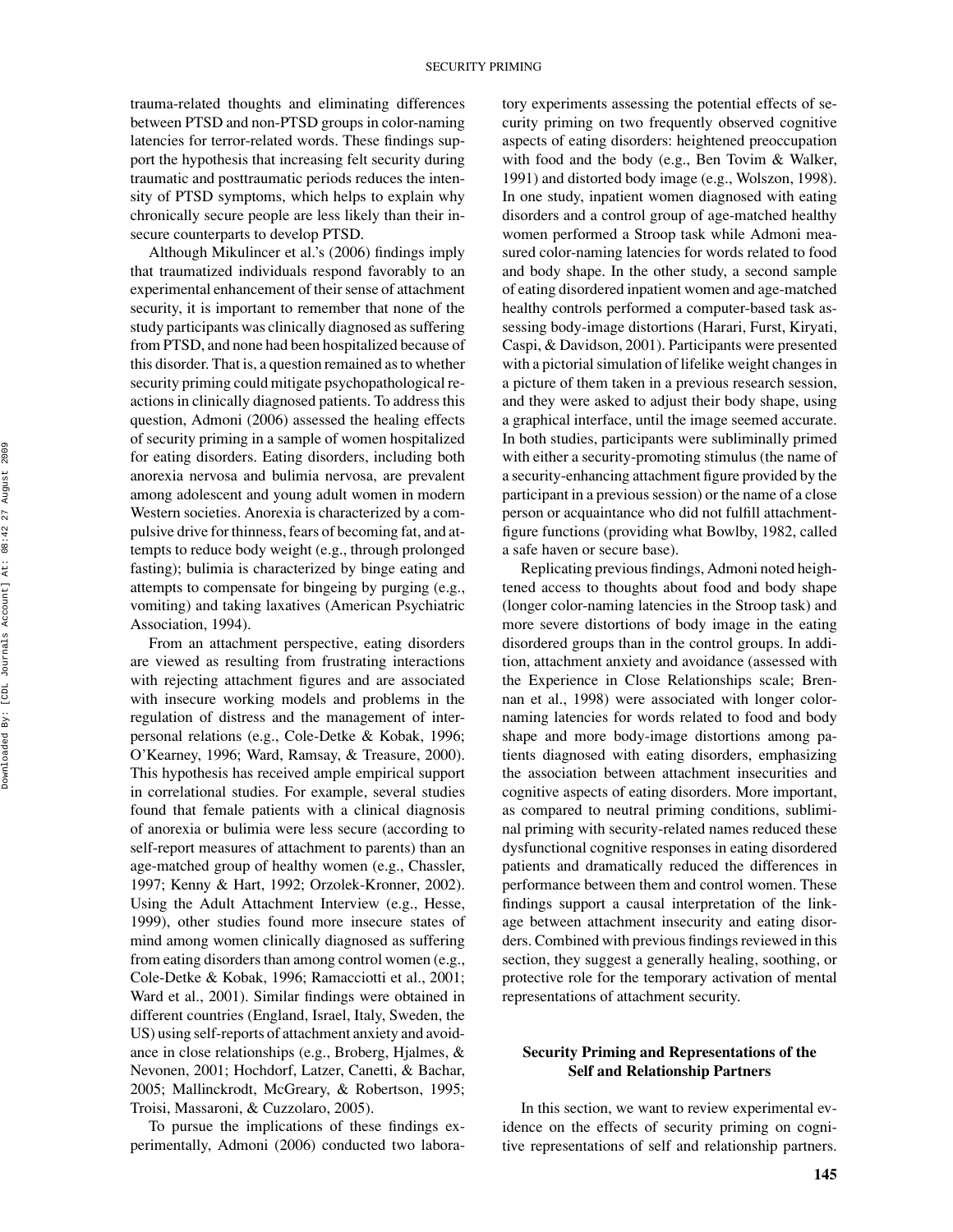A core proposition of attachment theory is that actual or anticipated interactions with available, caring, and loving attachment figures in times of need constitute a primary source of an authentically positive sense of self-worth (Mikulincer & Shaver, 2005). People can find enough reassurance, indications of personal worth, and signs of acceptance in these positive interactions to reduce or eliminate the need to defensively inflate their self-esteem or reject negative information about themselves. That is, people with security-supporting mental representations of attachment experiences tend to feel generally safe and protected without having to activate defensive strategies. In fact, defensive selfenhancement indicates that a person doesn't have an adequate sense of security and has to struggle for a sense of self-worth while harboring doubts about being competent and lovable (Mikulincer & Shaver, 2005).

Recent laboratory experiments provide strong support for these theoretical ideas. For example, Baccus, Baldwin, and Packer (2004) showed that experimental priming with loving and accepting faces automatically increases one's sense of self-worth even when one is not aware of it. Specifically, participants provided information about themselves (e.g., name, birthday, home town) and then performed a reaction-time task in which they clicked on a word appearing on a computer screen as quickly as possible. After clicking on each word, a picture of a person was presented on the screen for a few seconds. In the experimental condition, every time a self-relevant word (e.g., the participant's name) appeared, it was followed by a picture of a smiling, accepting face. In the control condition, self-relevant words were randomly paired with pictures of smiling, frowning, and neutral faces. As indicated by two different measures of state self-esteem, participants in the experimental condition provided more positive self-evaluations than those in the control condition. These findings clearly indicate that when people think about themselves, automatic and unconscious representations of others' acceptance and love are likely to strengthen their positive self-evaluations.

Two other experimental studies show that mental representations of security-enhancing attachment figures can instill a sense of self-worth that is sufficient to render defensive self-inflation maneuvers unnecessary (Arndt, Schimel, Greenberg, & Pyszczynski, 2002; Schimel, Arndt, Pyszczynski, & Greenberg, 2001). In these studies, thoughts about attachment-figure availability (e.g., thinking about an accepting and loving other) or neutral thoughts were encouraged, and participants' use of particular self-enhancement strategies was assessed. Schimel et al. (2001) studied defensive biases in social comparison—searching for more social-comparison information when it was likely to suggest that one has performed better than other people (Pyszczynski, Greenberg, & LaPrelle, 1985). Arndt et al. (2002) studied defensive self-handicapping emphasizing factors that impair one's performance in an effort to protect against the damage to self-esteem that might result from attributing negative outcomes to one's lack of ability (Berglas & Jones, 1978). In both studies, momentary strengthening of mental representations of attachment-figure availability weakened the tendency to make self-enhancing social comparisons or self-handicapping attributions.

Along similar lines, Kumashiro and Sedikides (2005) suggested that "close positive relationships may bolster and shield the self to the point where, even following unfavorable feedback, accurate information about personal liabilities is sought out despite its selfthreat potential" (p. 733). In two separate studies, participants performed a difficult cognitive task and then were asked to visualize either a responsive close friend or a distant or negative partner. Following the priming procedure, all participants received negative feedback about their performance and were asked about their interest in obtaining further information about the task and the underlying cognitive ability it tapped. In both studies, participants who were primed with a responsive close relationship partner expressed more interest in receiving information about their newly discovered liability than participants in other conditions. That is, having visualized a security-enhancing relationship partner, participants seemed to be so confident of their self-worth that they were willing to explore and learn about potential personal weaknesses.

Besides boosting self-esteem, regularly experiencing attachment-figure availability can assuage worries about being rejected, criticized, or abused. It can thereby bolster a person's willingness to get close to a partner; express needs, desires, hopes, and vulnerabilities; and ask for support when needed. That is, interactions with available, caring, and loving attachment figures facilitate pro-relational behaviors that are conducive to establishing and maintaining satisfyingly intimate and deeply interdependent relationships. This positive relational process begins with appraising an attachment figure's sensitivity and responsiveness and the consequent formation of positive beliefs and expectations about this person's good qualities and intentions. One gradually becomes convinced that such a good and caring figure is unlikely to betray one's trust, will not react negatively or abusively to expressions of need, and will not reject bids for closeness. With such confidence, it is relatively easy for a person to behave pro-socially and become more deeply involved in a relationship.

Using priming techniques, attachment researchers have found that momentary activation of mental representations of available and supportive attachment figures has beneficial effects on expectations of a partner's behavior (Pierce & Lydon, 1998; Rowe & Carnelley, 2003). In Rowe and Carnelley's (2003) study,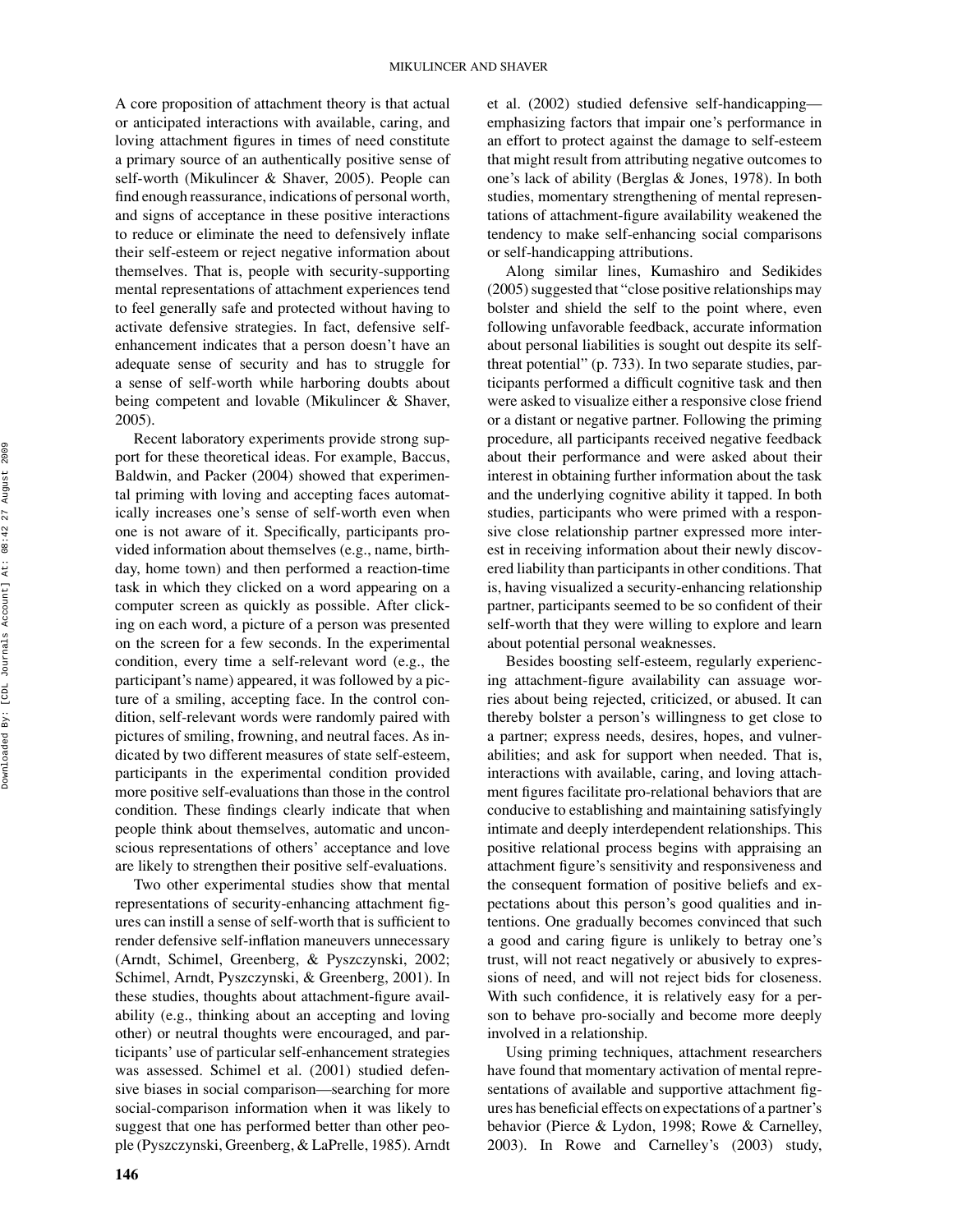participants were primed with representations of attachment-figure availability or unavailability (writing for 10 minutes about a relationship in which they had felt secure or insecure) and then completed a questionnaire assessing general expectations about relationship partners' behavior. Priming with examples of partner availability led to more positive expectations for the current relationship than priming with insecure representations. In Pierce and Lydon's study (1998), young women were subliminally exposed (for 15 milliseconds) to security-related words (e.g., caring, supportive), insecurity-related words (e.g., rejecting, hurtful), or no words. They then read a hypothetical scenario in which they had unexpectedly become pregnant, and were asked to describe how they would cope with this event. As compared with the no-word condition, priming with security-related words caused an increase in seeking emotional support as a way of coping with the unwanted pregnancy. Security priming also reduced self-blame, and neither this nor the other obtained effects could be explained by variations in mood.

These simple priming effects are likely to be relatively short-lived and unstable. However, Rowe, and Carnelley (2006) recently found that repeated priming of security-related representations can lead to longlasting positive effects on relational beliefs. In an initial (baseline) session, participants answered a self-report scale assessing general expectations about relationship partners' behavior. Then, on three occasions (across three days), participants were exposed to a secure or a neutral prime (e.g., recalling or imagining interactions with an attachment figure in which they felt secure or recalling or imagining a neutral event, such as a coursework writing plan or shopping at a supermarket). Two days later, all participants once again provided their general expectations about relationship partners' behavior, not preceded by any prime. Rowe and Carnelley (2006) noted more positive changes in expectations about relationship partners' behavior following repeated priming with security-related stimuli than following repeated priming with neutral stimuli. These findings offer preliminary but very encouraging evidence that repeated priming with security-related stimuli may be an effective way to create long-lasting changes in relational beliefs and behaviors.

## **Security Priming, Compassion, and Altruistic Helping**

According to attachment theory, there is a dynamic interplay between the attachment system and other behavioral systems (such as exploration, caregiving, and sex), which contributes to the development of personal knowledge and skills, opens a person's mind to new possibilities and perspectives, and helps him or her actualize natural talents. One reason for these beneficial effects is that security-enhancing interactions reduce anxiety, vigilance, and preoccupation with attachmentrelated and -unrelated threats, allowing a person to devote more attention and effort to personal growth and self-development. Moreover, these interactions impart a sense of safety and protection that allows a person to take calculated risks and accept important challenges. With these interactions in mind, people can feel confident that support is available when needed, that their attachment figures will accept and love them even if they make some ill-fated decisions, and that the world is a safe place for exercising skills and actualizing one's potential.

Bowlby (1982) and Ainsworth et al. (1978) noticed that attachment insecurity interferes with the smooth operation of other behavioral systems, such as exploration, because of the urgency and priority of threats to oneself (especially during early childhood). This kind of interference can also occur in caregiving situations (Kunce & Shaver, 1994), because a potential caregiver may feel so threatened that obtaining care for himor herself seems more urgent than providing care to others. At such times even adults are likely to be so focused on their own vulnerability that they lack the mental resources necessary to attend compassionately to others' needs for help and care. Only when a degree of safety is attained and a sense of security is restored can most people perceive others to be not only sources of security and support, but also human beings who need and deserve comfort and support themselves. As a result, a sense of security allows a person to attend less to his or her own vulnerability and shift attention to the domains of other behavioral systems, such as caregiving.

With this theoretical analysis in mind, we began a program of research on the effects of security priming on compassion and altruism. Our main hypothesis was that people whose mental representations of attachment security have been contextually enhanced would be more likely than relatively insecure people to empathize with and provide care for others. In the first study in this research program, Mikulincer, Gillath, et al. (2001, Study 1) performed an experiment assessing compassionate responses to others' suffering. Dispositional attachment anxiety and avoidance were assessed with the ECR scales, and the sense of attachment security was activated by having participants read a story about support provided by a loving attachment figure. This condition was compared with a positive affect or neutral condition. Following the priming procedure, all participants rated their current mood, read a brief story about a student whose parents had been killed in an automobile accident, and rated how much they experienced compassion (e.g., compassion, sympathy, tenderness) and personal distress (e.g., tension, worry, distress) when thinking about the distressed student. (The distinction between compassion, or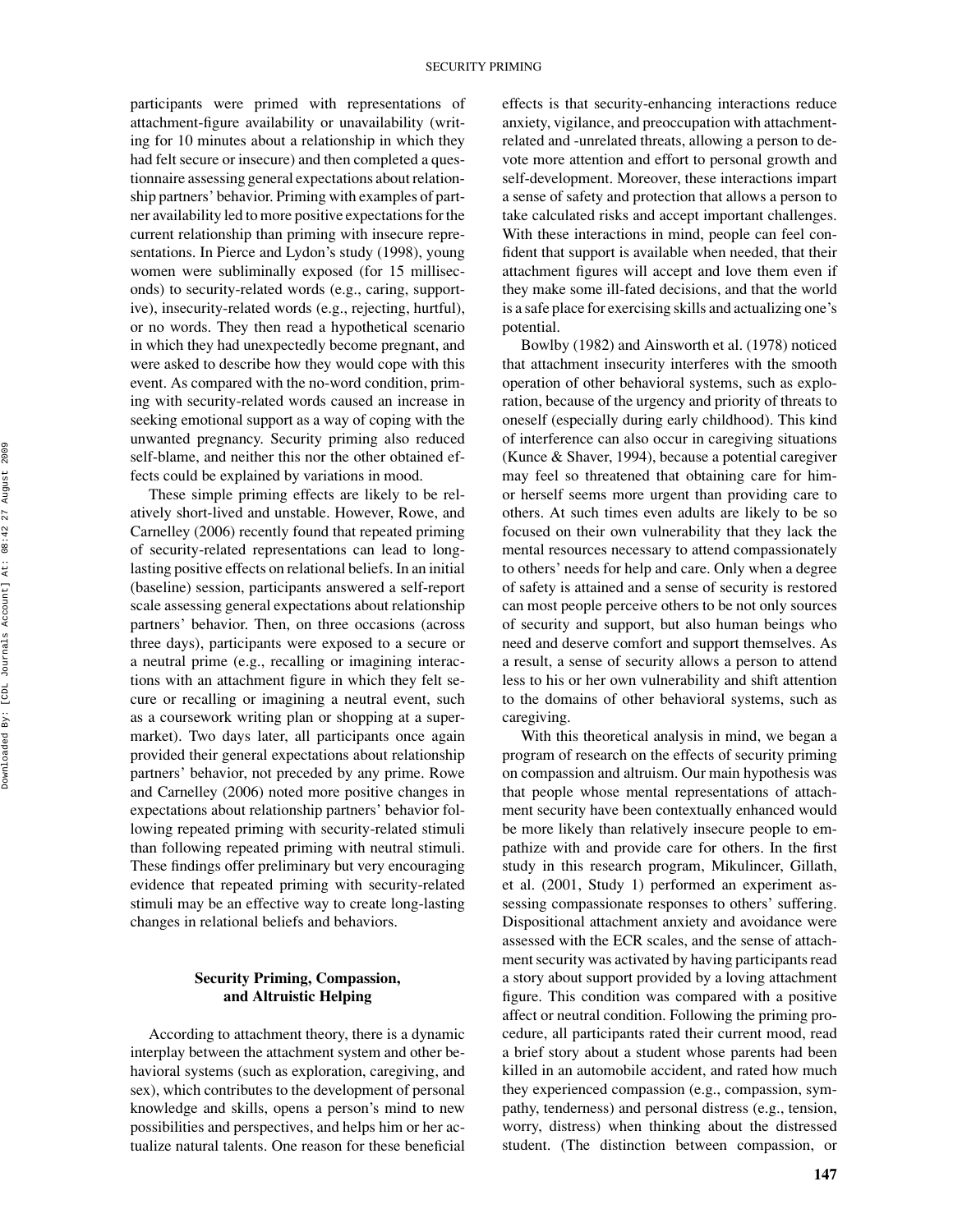empathy, and personal distress was first made by Batson, 1991.)

As expected, dispositional attachment anxiety and avoidance were inversely related to compassion, and attachment anxiety was positively associated with personal distress. Thus, whereas avoidance seems to reduce responsiveness to others' needs, anxiety appears to increase self-preoccupation and a form of distress that, while possibly aroused via empathy, fails to incline people to take care of a needy other. More important, enhancement of attachment security, but not simple enhancement of positive affect, strengthened compassion and inhibited personal distress in reaction to others' distress. The findings were conceptually replicated in four additional studies (Mikulincer, Gillath, et al., 2001, Studies 2–5), using different techniques for heightening security (e.g., asking participants to recall personal memories of supportive care, subliminally exposing them to proximity-related words) and measuring different dependent variables (e.g., coded descriptions of feelings elicited by others' suffering, accessibility of memories in which participants felt compassion or distress).

Mikulincer, Gillath, et al.'s (2001) findings also indicated that the effects of security priming and attachment-style differences could not be explained by conscious mood. Although the priming of positive affect reduced personal distress, it did not significantly affect compassion, nor did changes in mood mediate the effects of security priming and dispositional attachment security on compassion and personal distress. Thus, the effects of attachment security were not the same as the effects of the positive affect induction and were not explicable in terms of simple mood changes.

We have found that the contextual activation of attachment security affects not only compassion toward people in distress but also broader value orientations. In three experiments, Mikulincer et al. (2003) found that enhancing attachment security (asking people to recall personal memories of supportive care or exposing them unobtrusively to a picture of a supportive interaction), as compared with enhancing positive affect or exposing participants to a neutral control condition, strengthened endorsement of two self-transcendent values, benevolence (concern for close others) and universalism (concern for all humanity). Moreover, avoidant attachment, assessed with the ECR, was inversely associated with endorsement of these two prosocial values; supporting our notion that avoidant attachment (or attachmentsystem deactivation) involves lack of concern for others' needs.

In a recent series of studies, Mikulincer, Shaver, Gillath, and Nitzberg (2005) examined the actual decision to help or not to help a person in distress. In the first two experiments, participants watched a confederate while she performed a series of increasingly aversive tasks. As the study progressed, the confederate became increasingly distressed about the aversive tasks, and the actual participant was given an opportunity to take the distressed person's place, in effect sacrificing self for the welfare of another. Shortly before this scenario unfolded, participants were primed with either representations of attachment security (the name of a participant's security provider) or attachment-unrelated representations (the name of a familiar person who was not an attachment figure or the name of a mere acquaintance). This priming procedure was conducted at either a subliminal level (rapid presentation of the name) or supraliminal level (asking people to recall an interaction with a particular person). At the point of making a decision about replacing the distressed person, participants completed brief measures of compassion and personal distress.

We found that momentary, subliminal activation of the sense of attachment security decreased personal distress and increased participants' compassion and willingness to take the place of a distressed other. Supraliminal enhancement of attachment security (asking people to consciously remember experiences of being cared for and supported by others) had the same effects. In addition, dispositional avoidance was related to lower compassion and lower willingness to help the distressed person. Dispositional attachment anxiety was related to personal distress, but not to either compassion or willingness to help.

In two additional studies, Mikulincer et al. (2005, Studies 3–4) examined whether the contextual heightening of attachment security overrides egoistic motives for helping, such as mood-enhancement (Schaller & Cialdini, 1988) and empathic joy (Smith, Keating, & Stotland, 1989), which would imply that the help it engenders is truly altruistic. Specifically, participants were randomly assigned to one of two priming conditions (security priming, neutral priming), read a true newspaper article about a woman in dire personal and financial distress, and rated their emotional reactions to the article (compassion, personal distress). In one study, half of the participants anticipated moodenhancement by means other than helping (e.g., expecting to watch a comedy film). In the other study, half of the participants were told that the needy woman was chronically depressed and her mood might be beyond their ability to repair (*no empathic joy* condition). Schaller and Cialdini (1988) and Smith et al. (1989) had found that these two conditions—expecting to improve mood by other means or anticipating no sharing of joy with the needy person—reduced egoistic motivations for helping because there is no mood-related benefit from helping. However, these conditions failed to inhibit altruistic sources of helping, which persisted even when these egoistic motives were absent (Batson, 1991).

Our studies showed that expecting to improve one's mood by means other than helping, or expecting not to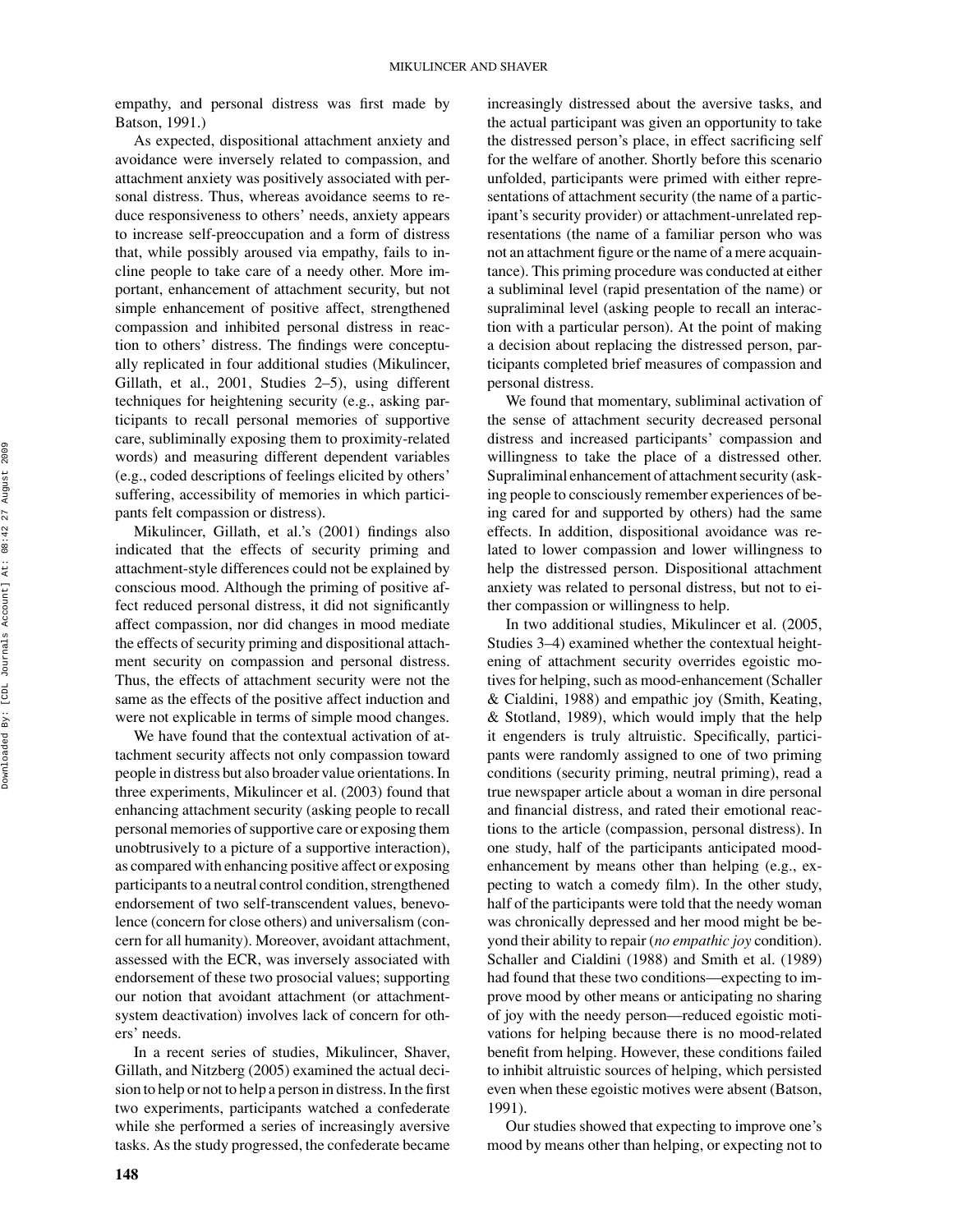be able to share a needy person's joy when helped, reduced compassion and willingness to help in the neutral priming condition but failed to affect these emotional and behavioral reactions in the security-priming condition. That is, contextual priming of attachment security increased compassion and willingness to help even when there was no egoistic reason for helping. These findings fit well with our theoretical view that the sense of attachment security reduces the need for defensive self-protection and allows a person to activate the caregiving behavioral system, direct attention to others' distress, take the perspective of a distressed other, and engage in altruistic behavior with the primary goal of benefiting the other person. For secure people, helping others does not serve personal-protection goals, because they already feel safe and secure. Rather, their sense of attachment security frees energy and attention to be used by the caregiving system, allowing a person to adopt an empathic attitude toward others' distress.

Interestingly, we also found that expecting to improve one's mood by watching a comedy film or anticipating no sharing of joy with a needy person reduced compassion and willingness to help only among people who scored high on avoidant attachment. For these insecure people, helping others seems to provide one route to feeling better about themselves, which causes them to be more willing to help when an egoistic payoff is likely. Such egoistic concerns held less sway over people who were either dispositionally less avoidant or under the influence of a security-enhancing prime. It therefore seems that attachment security counteracts some of the egoistic motives underlying avoidant people's reluctance to help.

### **Security Priming and the Reduction of Intergroup Hostility**

Theoretically, the security-enhancing, "broadening" effects of attachment-figure availability should reduce negative, prejudicial, and hostile attitudes toward out-groups. Social psychologists have extensively documented the tendency to perceive one's own social group (in-group) as better than out-groups (e.g., Allport, 1954; Devine, 1995). According to social identity theory (Tajfel & Turner, 1986), intergroup bias serves a self-protective function, maintenance of selfesteem ("We, including I, are better than them"). Unfortunately, this method of maintaining self-esteem depends on emphasizing real or imagined ways in which the in-group and out-groups differ, especially ways in which the in-group can be perceived as better (Tajfel & Turner, 1986).

According to attachment theory, this tendency should be especially characteristic of insecure people. A person who can maintain a sense of value by virtue of possessing salient representations of attachment security should have less need to fear and disparage out-group members. In his account of human behavioral systems, Bowlby (1982) stated that attachmentfigure availability mitigates the innate fear of strangers and supports a tolerant attitude toward unfamiliarity and novelty. In addition, securely attached people tend to maintain high, stable self-esteem without relying on defenses, including defensive derogation of other people.

In a series of five studies, we (Mikulincer & Shaver, 2001) provided evidence for the beneficial effects of security on inter-group perceptions. Correlational findings indicated that the higher a person's sense of attachment security, the weaker his or her hostile responses to a variety of out-groups (as defined by secular Israeli Jewish students): Israeli Arabs, Ultra-orthodox Jews, Russian immigrants, and homosexuals. Experimental findings indicated that various priming techniques subliminal presentation of security-related words such as love and proximity, evocation via guided imagery of the components of the attachment-security script, and visualization of the faces of security-enhancing attachment figures—heightened the sense of attachment security and eliminated negative responses to out-groups. These effects were mediated by threat appraisal and were found even when participants were led to believe they had failed on a cognitive task or their national group had been insulted by an out-group member. That is, experimentally augmented attachment security reduced the sense of threat created by encounters with out-group members and seemed thereby to render unnecessary the usual efforts to derogate or distance oneself from them.

Following up these studies, we are currently conducting a series of studies to determine whether security priming can reduce actual aggression between contending or warring social groups. In these studies, the measure of aggressive behavior is the amount of hot sauce given to a target person in what is billed as a study of taste preference. We chose hot sauce because it has already been used effectively as form of mild aggression in social psychology experiments (e.g., McGregor et al., 1998) and does not require that anyone actually suffer pain (because the recipients of the hot sauce are not really required to consume it). While obviously not as aggressive as hostile actions toward out-group members that occur every day in most societies, administration of hot sauce has been shown to be a valid indicator of hostility in experimental settings (McGregor et al., 1998).

To increase the ecological validity and social significance of our findings, we focus on aggression between two groups that are actually engaged in mutual violence—Israeli Jews and Israeli Arabs. Although these two groups live side by side in Israel, they are highly segregated and have a long history of political, cultural, and territorial conflict. Moreover, research has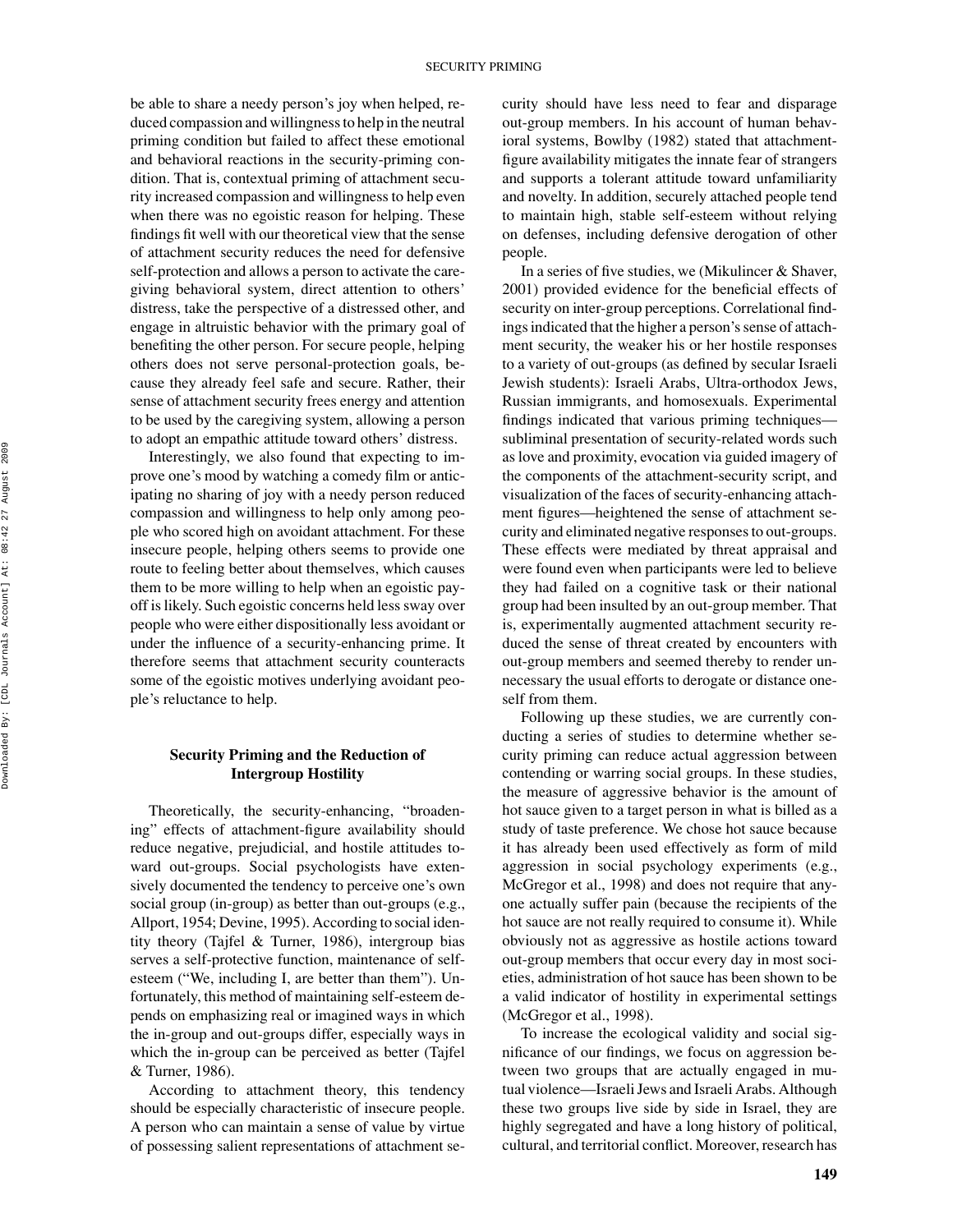shown that Israeli Jews and Israeli Arabs tend to react to each other with prejudice, hostility, and overt aggression (Ben Ari & Amir, 1988). In the past several years, the intensity and destructiveness of this conflict and the number of violent acts related to it have increased dramatically as Palestinian Arab terrorists have committed terrorist actions inside Israel and the Israeli military has made repeated incursions into the territories governed by the Palestinian Authority. We have completed one study so far, and in it we examined whether experimentally enhanced attachment security among Israeli Jews attenuates aggressive responses toward Israeli Arabs. In subsequent studies we will examine whether the same effects can be found among Israeli Arabs with respect to Israeli Jews.

In the first session of the completed study, 120 Israeli Jewish undergraduates provided names of people who act as security-enhancing attachment figures, names of other familiar people who were not listed as fulfilling attachment-figure functions (e.g., mother, father, best friends, if they were not designated as attachment figures), and names of mere acquaintances. After 2–3 weeks, each participant was invited to a study, together with a same-sex student (who was actually a confederate of the experimenter). At the beginning of the experimental session, the confederate arrived and provided his or her name, major, and place of residence. At this point, half of the participants received information that the other person was a *Jew* (having a typical Jewish name, residing in a typical Jewish city); the other half received information that the other person was an *Arab* (having a typical Arab name, residing in a typical Arab city).

Then, the participant and the confederate were separated and put into different experimental rooms, and the participants performed a 30-trial computerized wordrelation task. During each of the 30 trials, they were exposed subliminally (for 20 milliseconds) to the name of their own security-enhancing attachment figure (designated in the first session of the study), the name of a familiar person who was not selected as an attachment figure, or the name of an acquaintance.

Following the priming procedure, all participants were informed that they would evaluate a food sample—either a spicy or a non-spicy food, depending on random assignment. Next, they completed a tastepreference inventory, in which they indicated their liking for salty, spicy, sweet, and creamy foods, and they were told that the other participant (the confederate) had also completed this measure and had been randomly assigned to the hot-food condition. Then, the experimenter gave the real participant a tray containing materials needed to prepare a sample of hot sauce to give to the confederate.

The experimenter also explained that people are often curious about other people's taste preferences, so the participants would be shown the taste-preference questionnaire of the other person (the confederate). The completed form indicated that the confederate definitely disliked spicy foods. Participants were instructed to place a quantity of hot sauce into a bowl and seal it with a lid. They were also told that the confederate would be asked to consume the entire quantity of hot sauce (with some crackers). To be sure participants knew how painfully spicy the hot sauce was, they were asked to taste a bit of it. The dependent variable in the experiment was the measured amount of hot sauce each participant allocated to the confederate.

As shown in Figure 1, there was a significant interaction between the confederate's ethnicity (Arab or Jewish) and priming condition. When participants had been subliminally primed with the name of someone who was not an attachment figure, they delivered a larger amount of hot sauce to the Arab confederate than to the Jewish confederate—an indication of inter-group aggression. But security priming completely eliminated this difference; that is, the participants whose sense of security had been enhanced delivered equal (relatively low) amounts of hot sauce to the Arab and Jewish confederates.

These initial results fit well with previous findings showing that people who are either dispositionally secure or induced to feel more secure in a particular context are better able than their insecure counterparts to tolerate inter-group diversity, more likely to maintain broadly humane values, and more likely to regard others compassionately and behave prosocially. In light of this research, it seems likely that if human beings were helped by their families, communities, schools, religious institutions, and cultural media to become more secure, they would be better able to create a kinder and more tolerant, harmonious, and peaceful society.

#### **Future Directions**

The studies we have conducted thus far provoke several additional questions: What are the precise mechanisms by which security priming accomplishes such a wide range of beneficial effects? How many ways are there to enhance security, especially if one wishes to create permanent or long-lasting beneficial effects? How long do these beneficial effects last? Can they withstand the countervailing force of severe environmental threats, as suggested by the fact that even secure people seem to be pulled, at times, into wars, bouts of intolerance, and mental distress?

#### **Diverse Mechanisms**

The core idea behind attachment theory is that human beings are born "unfinished," with nervous systems that need extensive social support and guidance to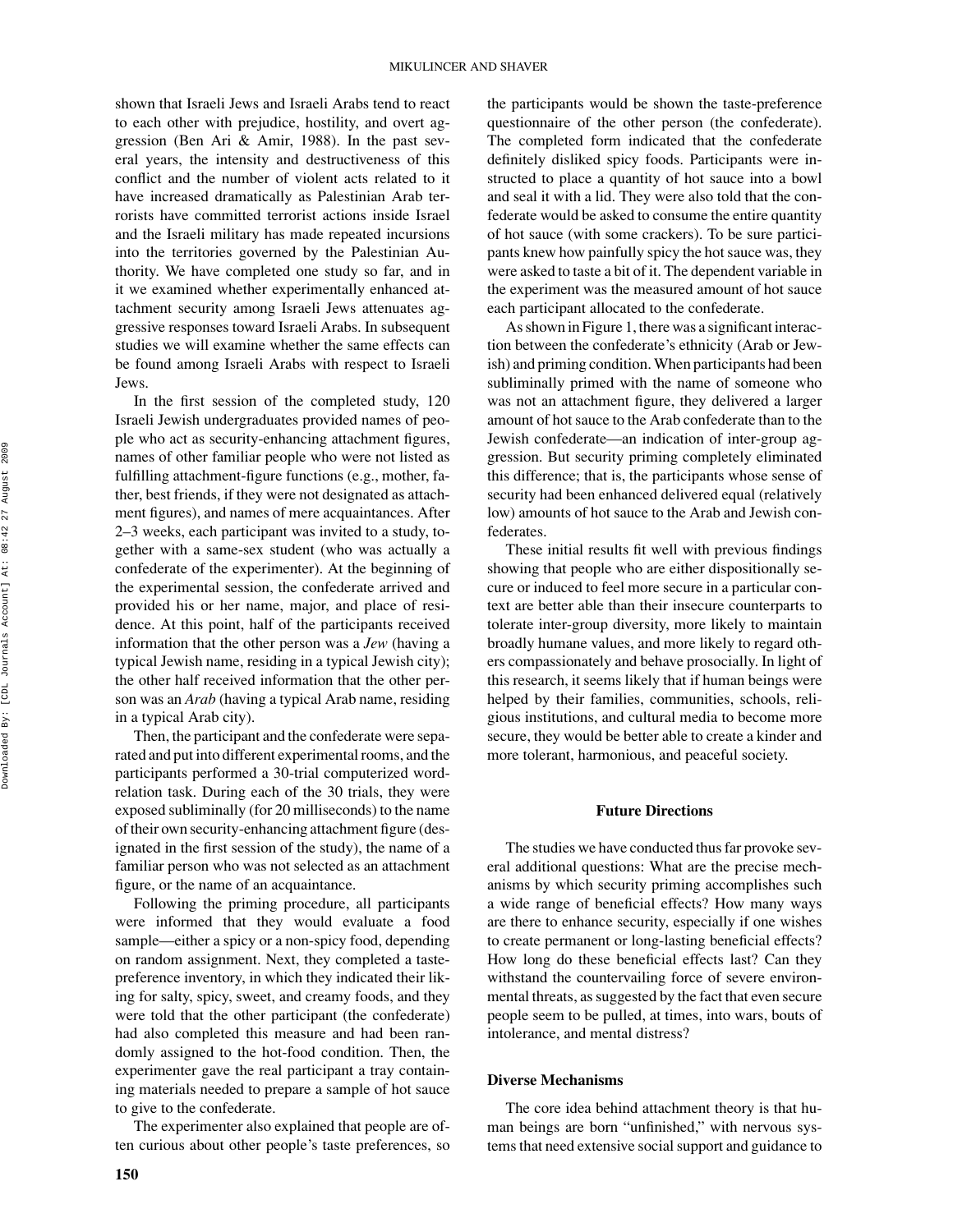

*Figure 1.* Mean amount of hot sauce dispensed as a function of confederate ethnicity and priming condition.

become fully adapted to their environment. At the heart of the unfinished creature is a set of innate behavioral systems designed to motivate necessary adjustments, in line with the long-term goals of survival, health maintenance, sexual reproduction, and effective care of offspring. The first systems to reveal themselves in development are the attachment system and the exploration system. Babies naturally seek comforting contact and affection, and are curious about other people and the physical environment. With proper protection, encouragement, and support, they readily expand their range of experiences and repertoire of skills, eventually showing capacities for caregiving and sex. In conjunction with these developments are a set of emotions that arise as innate behavioral systems and related motives express themselves in behavior. These emotions can be described in detailed ways: on the positive side, feeling safe and secure, being loved and admired, being curious, optimistic, skillful, and competent; on the negative side, feeling unsafe, threatened, pained, rejected, abandoned, unworthy, and helpless, hopeless, or incompetent. Having mostly positive experiences helps a child regulate its own emotions, which is crucial to becoming competent and, eventually, self-reliant. Having numerous negative experiences leads to rigid, defensive methods of emotion avoidance or regulation, or—in more extreme cases—to cognitive and emotional disorganization. Hence, any intervention that increases a person's sense of safety, lovability, personal efficacy, structure, self-regulation, and meaning is likely to strengthen core aspects of the self that are important for healthy development.

For example, when a child is threatened, negative feelings are replaced by positive ones if he or she is protected, embraced, and encouraged by attachment figures. Moreover, when a child is threatened by failure or incompetence, achieving self-perceived competence on his or her own or being scaffolded while achieving competence increases self-esteem, optimism, selfconfidence, and effective coping skills. This is, we believe, why self-affirmation manipulations work in adulthood, especially for people who feel threatened or are low in self-esteem or plagued by attachment anxiety (e.g., Correll, Spencer, & Zanna, 2004; Spencer, Fein, & Lomore, 2001). This may also be why a manipulation that improves emotion regulation, for example by increasing attentional stability and mindfulness, provides some of the benefits of increased security (e.g., Brown & Ryan, 2003). Security is a natural foundation for effective emotion regulation, partly because it allows a person not to be overwhelmed or distracted by worries and anxiety. It provides a generally solid foundation on which good coping skills can be erected. But later in life, if this foundation was not provided in childhood or is damaged by trauma, it may be possible, perhaps even necessary, to work on increasing attentional stability and calmness through nonsocial means, such as meditation or repeating positive self-statements of the kind taught by cognitive behavioral therapists.

Relevant to this point, we have noticed that our security inductions are similar to Buddhist methods of fostering mindfulness, compassion, and loving-kindness, and also that security seems to be central to both attachment theory and Buddhist psychology. As explained by the Buddhist nun Pema Chödrön (2003, pp. 23–24): "We fear losing our illusion of security—that's what makes us so anxious .... The mind is always seeking zones of safety, and these zones of safety are continually falling apart . . . . That's the essence of *samsara* the cycle of suffering that comes from continuing to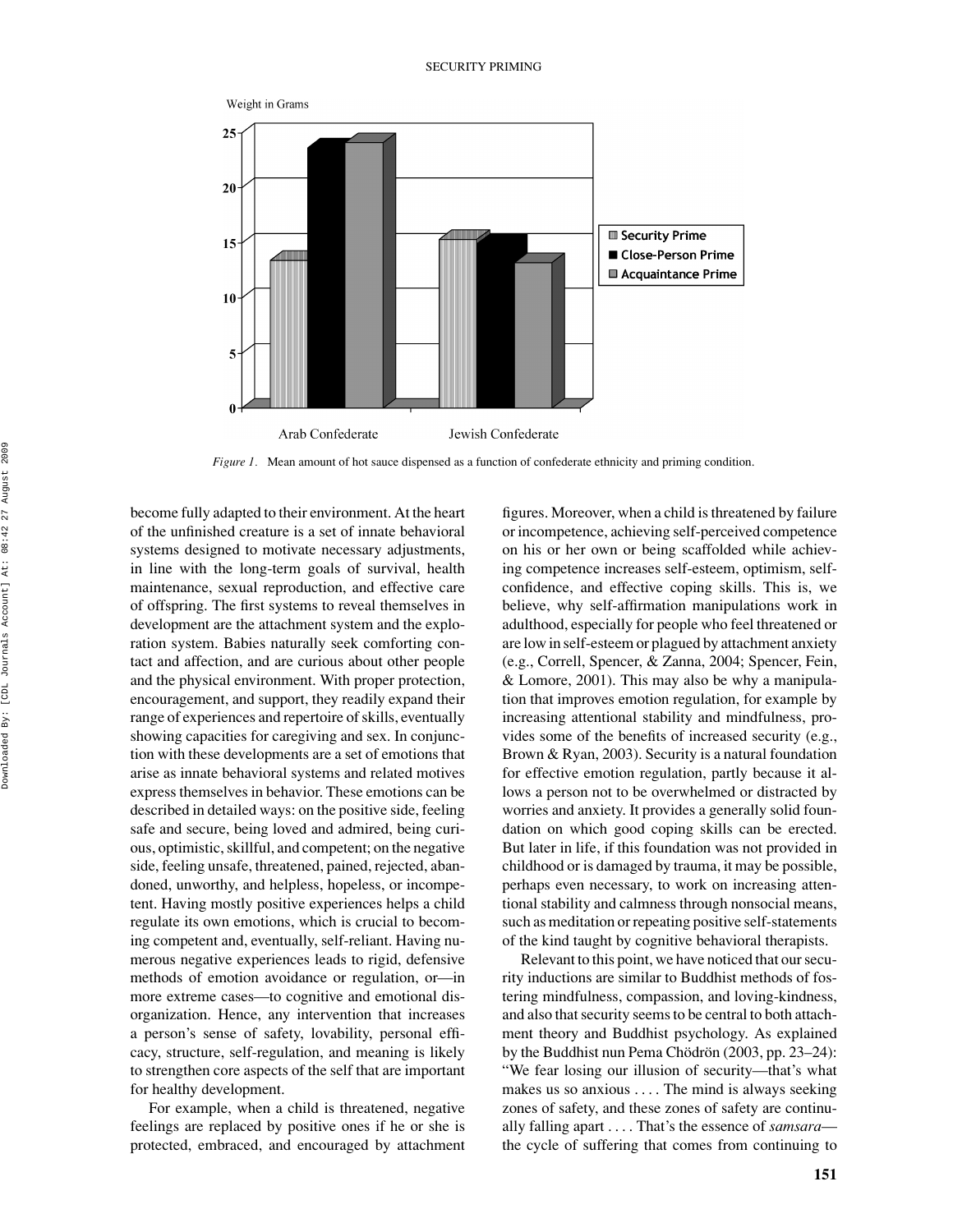seek happiness in all the wrong places." Unlike attachment theorists, however, Chödrön seems to believe that *everyone* has an anxious, grasping mind, whereas attachment research suggests that this is a relative matter. People who have been treated well by their attachment figures are less afraid of death and other threats (e.g., Mikulincer & Florian, 2000), are more open cognitively and emotionally (e.g., Mikulincer, 1997), and are less easily thrown off course by fear, less preoccupied with attachment, and more secure. We do not believe, therefore, that their sense of security is an "illusion."

Buddhism also recognizes the importance of love to the development of emotional stability (Chödrön, 2003, pp. 9–10): "The essential practice is to cultivate *maitri*, or loving-kindness . . . . [An] image for maitri is that of a mother bird who protects and cares for her young until they are strong enough to fly away. People sometimes ask, 'Who am I in this image—the mother or the chick?' The answer is *both* . . . . Without lovingkindness for ourselves, it is difficult, if not impossible, to genuinely feel it for others."

This is similar to our ideas about the importance of attachment figures' love for establishing both effective coping strategies and being compassionate toward oneself and other people (Gillath, Shaver, & Mikulincer, 2005), but attachment theory and research point to the social origins of this ability and indicate that it is much more difficult for some people than for others to apply "maitri" to themselves and everyone else. Fortunately, the experiments reviewed here demonstrate that all people, regardless of dispositional attachment style, can become happier, healthier, and more tolerant and compassionate when primed with representations of attachment figures' love and support.

According to this line of thinking, there are probably many different routes to increased security. Selfaffirmation and mindfulness are two; reminding a person of his or her key attachment figures and past experiences of love and support is another. Encouraging a person to feel loved by God might be another (Kirkpatrick, 2005); and still others include becoming closely involved with a supportive mentor, coach, therapist, or religious professional. Encouraging a relatively insecure person to help others, thereby experiencing effective caregiving and perhaps receiving genuine appreciation is another useful method (Gillath et al., 2005), as is developing one's talents or skills, which allows a person, for good reasons, to feel competent and socially valuable. Joining an affiliative or supportive group is another method, as is becoming involved in a high-functioning romantic relationship or marriage. In short, just as good attachment experiences have beneficial effects on other behavioral systems, such as exploration and caregiving, good experiences related to those behavioral systems are likely to feed back on the attachment system in ways that allow it to function in a less defensive, less distorted way.

## **Security-Priming Effects: Temporal Course and Interaction with Countervailing Forces**

Given that security priming works, at least in our brief experiments, how probable is it that such effects can be temporally extended, to become therapeutic or self-enhancing in a lasting way? How resistant are such effects to countervailing forces in a world full of threats, conflicts, inter-group tension, and actual violence?

We have conducted pilot studies in which participants were subliminally primed with representations of attachment security every other day for three weeks, and the effects were examined one week after the final priming session ended. There were suggestions in the results that positive mood was enhanced over time and that the effect persisted on its own for a week. But in all such studies conducted so far, the effects were due to a combination of slight increases in positive mood in the security-priming conditions and strong decreases in positive mood in the neutral-prime control groups, suggesting that the study itself was perceived as a burden, and that the burden was buffered or eased for participants who received the security primes. Moreover, both studies were conducted at the point in an academic term when examinations occurred and term papers were due, so the participants were generally stressed and fatigued. We still need to conduct studies to systematically determine whether security priming can do more than buffer a person from negative stressors.

In a related series of studies, Sohlberg and Birgegard (2003) subliminally primed Swedish college students with the stimulus "Mommy and I are one," and obtained persisting beneficial effects on depression over a two-week period. In addition, Dandeneau, Baccus, Sakelleropoulo, Pruessner, and Baldwin (2006) engaged adult telemarketers in a cognitive task for five minutes each morning for five days. They saw a computer-screen full of pictured faces, all of which but one bore negative expressions (e.g., anger, disgust). The single exceptional face was smiling brightly. The participants' task was to ignore the negative faces and locate the positive one. Over time, their cortisol levels declined and their sense of self-efficacy, as well as supervisors' ratings of their work performance, increased. Moreover, as reviewed earlier, Rowe and Carnelley (2006) found positive changes in expectations about relationship partners' behavior two days after repeated priming with security-related stimuli.

All of these examples encourage us to conduct further tests of long-term security-priming effects. Of course, psychotherapy—when viewed as a series of interactions with a security-providing attachment figure (Bowlby, 1988)—also provides many examples of successful security enhancement. In the realm of applied Buddhist psychology, empirical evaluations of mindfulness-based stress reduction (Kabat-Zinn,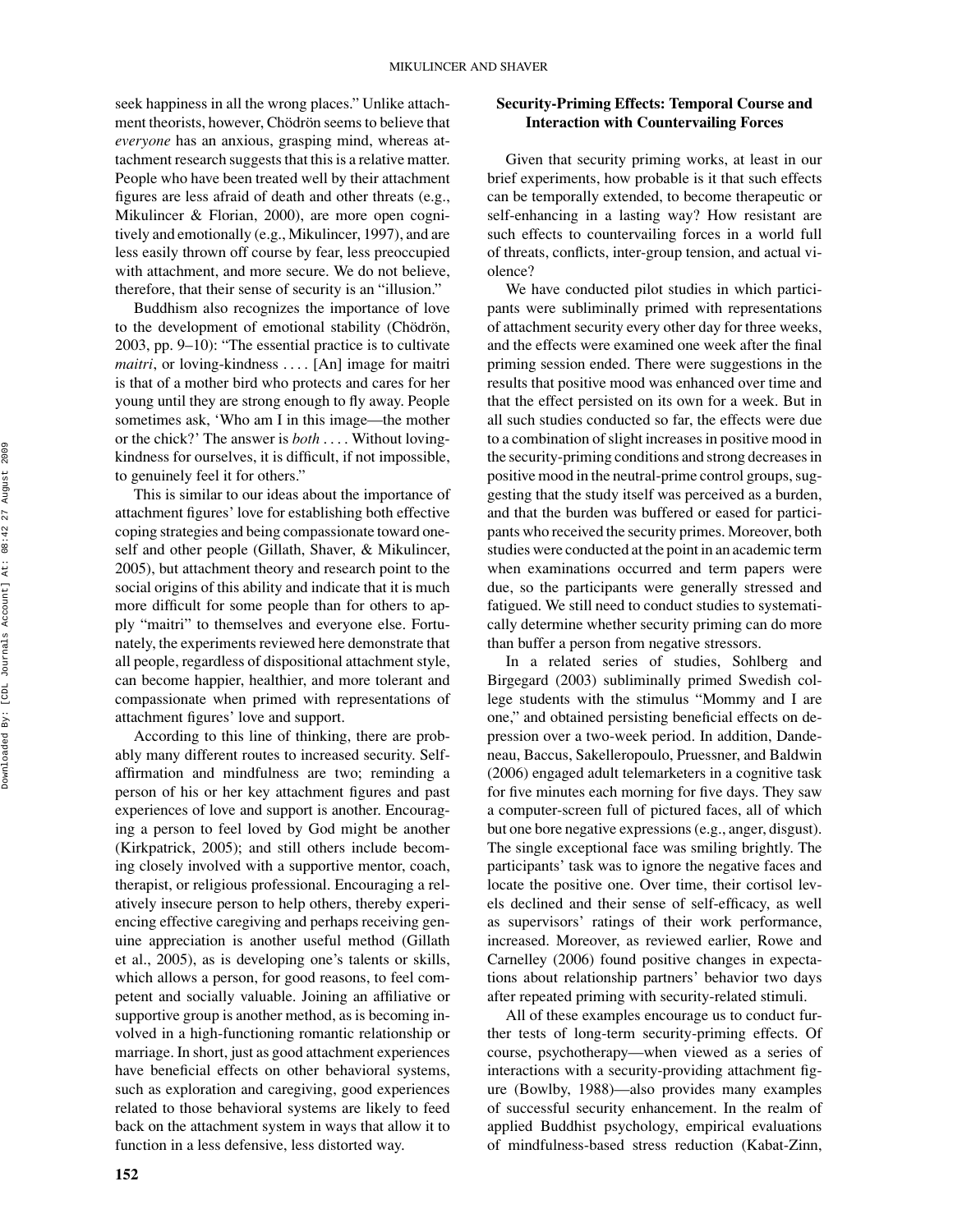2003) also indicate that a meditative approach to relaxation, stress amelioration, and self-guided emotion regulation has lasting beneficial effects. Thus, just as there are several procedures available to alter the attachment system's capacity to cope with stress and negative emotions, there are many ways to alter the system in lasting ways. It will take time to evaluate the long-term effects of the different methods and explore the mechanisms by which they operate.

Although we remain optimistic about the possibility of increasing a person's sense of security in lasting ways, it is important not to be naively simplistic about this. In most of our laboratory experiments, no negative environmental events arose to counter the momentary effects of enhanced security. As mentioned earlier, however, in two studies conducted by Mikulincer, Hirschberger, et al. (2001), the beneficial effects of security priming on evaluation of a formerly neutral stimulus were resistant to the negative effects of failure on a cognitive task and reminders of separation from a romantic partner. As also mentioned, security primes seemed to buffer student participants in our pilot studies of long-term priming against the stresses of endof-term demands. Still, in the real world, people are confronted with frustrating bureaucratic rules and requirements, rude employees, bullying classmates, angry spouses, natural disasters (such as tsunamis and earthquakes), and human aggression and cruelty of all forms. Even secure people mourn losses and sometimes fight ferociously for their rights and the survival of their families. There is no form of security that makes genuine threats irrelevant or ignorable.

It's not yet clear how we should think about the best way for secure people to cope, for example, with ethnic discrimination, terrorism, and warfare. The Dalai Lama is often mentioned as a model of compassion and tolerance, but while winning the Nobel Peace Prize he has so far not been able to regain control of his native country, Tibet. There are undoubtedly secure political and military leaders who have been empathic and supportive of their followers while also leading them into war (Roosevelt and Eisenhower might be salient American examples; Rabin is a good example in Israel). At some point, science gives way to ethics in such matters. There is no scientific prescription that guarantees optimal behavior in a chaotic or disastrous environment.

In a recent pilot study, we found that more secure Palestinians living in the territories occupied by Israeli soldiers were more, rather than less, hostile toward Israeli Jews and more accepting of violence against them. Thus, although we are encouraged to pursue possible benefits of psychological security enhancement, we cannot assume that security and pacifism are synonymous. Achieving a world at peace requires humane ethics, a more tolerant cultural and educational climate, and good judgment and effective political will on the part of leaders, not just securely attached individual citizens. The same conditions presumably hold for self-affirmation and mindfulness. Still, without a sizeable proportion of secure, mindful, and self-efficacious citizens, political will alone is unlikely to accomplish desirable ethical goals. Psychological science, broad education, and appropriate political action must proceed in tandem.

#### **Note**

Address correspondence to Mario Mikulincer, Department of Psychology, Bar-Ilan University, Ramat Gan 52900, Israel. E-mail: mikulm@mail.biu.ac.il

#### **References**

- Admoni, S. (2006). *Attachment security and eating disorders*. Unpublished doctoral dissertation, Bar-Ilan University, Ramat Gan, Israel.
- Ainsworth, M. D. S. (1973). The development of infant-mother attachment. In B. M. Caldwell & H. N. Ricciuti (Eds.), *Review of child development research* (Vol. 3, pp. 1–94). Chicago, IL: University of Chicago Press.
- Ainsworth, M. D. S., Blehar, M. C., Waters, E., & Wall, S. (1978). *Patterns of attachment: Assessed in the strange situation and at home.* Hillsdale, NJ: Erlbaum.
- Allport, G. W. (1954). *The nature of prejudice.* Reading, MA: Addison-Wesley.
- American Psychiatric Association (1994). *Diagnostic and statistical manual of mental disorders* (4th ed.). Washington DC: Author.
- Arndt, J., Schimel, J., Greenberg, J., & Pyszczynski, T. (2002). The intrinsic self and defensiveness: Evidence that activating the intrinsic self reduces self-handicapping and conformity. *Personality and Social Psychology Bulletin, 28*, 671– 683.
- Aspinwall, L. G., & Staudinger, U. M. (Eds.). (2003). *A psychology of human strengths: Fundamental questions and future directions for a positive psychology*. Washington DC: American Psychological Association.
- Baccus, J. R., Baldwin, M. W., & Packer, D. J. (2004). Increasing implicit self-esteem through classical conditioning. *Psychological Science, 15*, 498–502.
- Baldwin, M. W., Fehr, B., Keedian, E., Seidel, M., & Thomson, D. W. (1993). An exploration of the relational schemata underlying attachment styles: Self-report and lexical decision approaches. *Personality and Social Psychology Bulletin, 19*, 746– 754.
- Baldwin, M. W., Keelan, J. P. R., Fehr, B., Enns, V., & Koh Rangarajoo, E. (1996). Social-cognitive conceptualization of attachment working models: Availability and accessibility effects. *Journal of Personality and Social Psychology, 71*, 94– 109.
- Bartholomew, K., & Horowitz, L. M. (1991). Attachment styles among young adults: A test of a four-category model. *Journal of Personality and Social Psychology, 61*, 226–244.
- Batson, C. D. (1991). *The altruism question: Toward a socialpsychological answer*. Hillsdale, NJ: Erlbaum.
- Ben Ari, R., & Amir, Y. (1988). Intergroup conflicts in Israel: Avenues for change. *Psychologia, 1*, 49–57.
- Ben Tovim, D. I., & Walker, M. K. (1991). Further evidence for the Stroop test as a quantitative measure of psychopathology in eating disorders. *International Journal of Eating Disorders, 10*, 609–613.
- Berant, E., Mikulincer, M., & Florian, V. (2001). Attachment style and mental health: A 1-year follow-up study of mothers of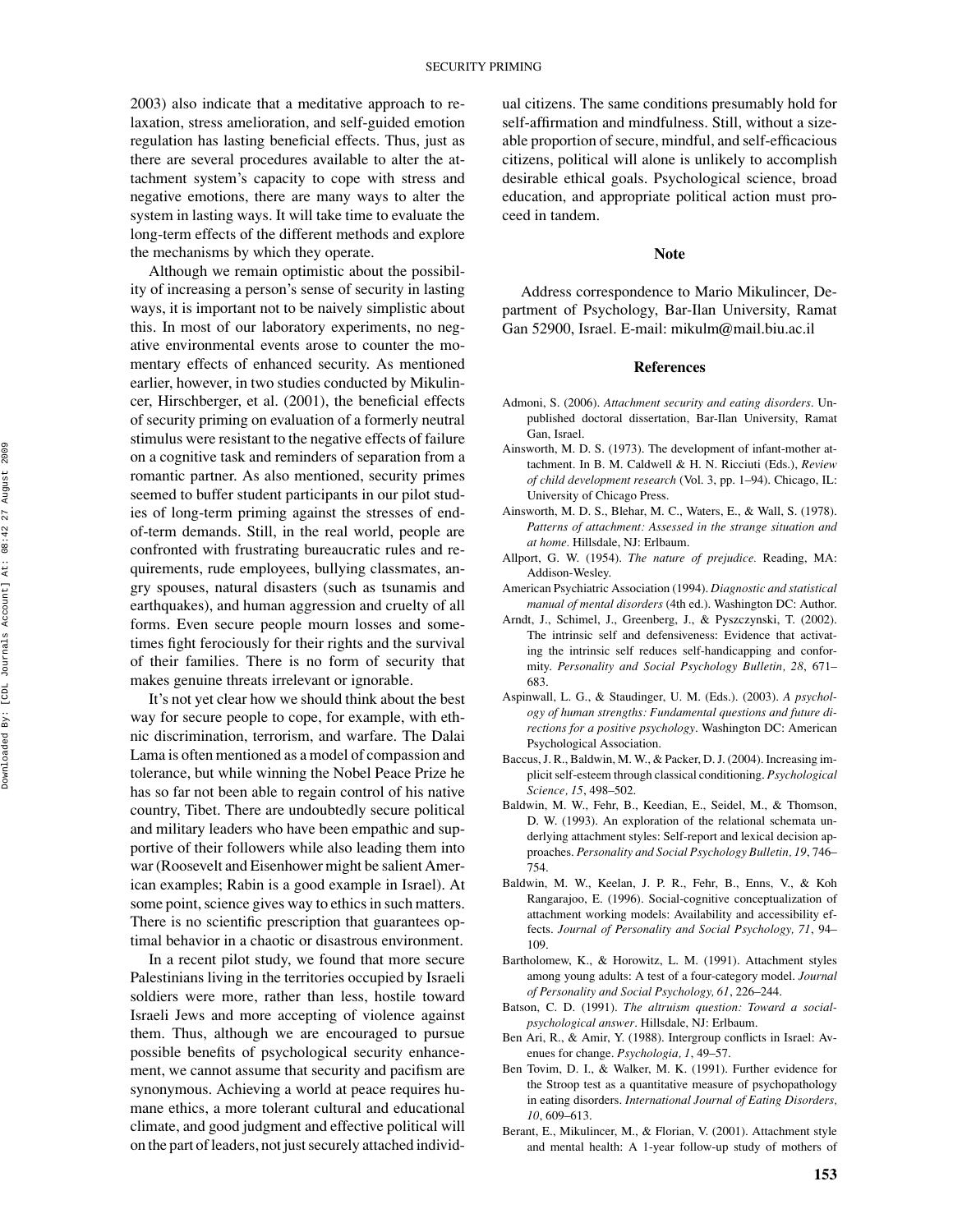infants with congenital heart disease. *Personality and Social Psychology Bulletin, 27*, 956–968.

- Berglas, S., & Jones, E. E. (1978). Drug choice as a self-handicapping strategy in response to noncontingent success. *Journal of Personality and Social Psychology, 36*, 405–417.
- Bowlby, J. (1973). *Attachment and loss: Vol. 2. Separation: Anxiety and anger*. New York: Basic Books.
- Bowlby, J. (1982). *Attachment and loss: Vol. 1. Attachment* (2nd ed.). New York: Basic Books. (Original ed. 1969)
- Bowlby, J. (1988). *A secure base: Clinical applications of attachment theory*. London: Routledge.
- Brennan, K. A., Clark, C. L., & Shaver, P. R. (1998). Self-report measurement of adult romantic attachment: An integrative overview. In J. A. Simpson & W. S. Rholes (Eds.), *Attachment theory and close relationships* (pp. 46–76). New York: Guilford Press.
- Brennan, K. A., & Morris, K. A. (1997). Attachment styles, selfesteem, and patterns of seeking feedback from romantic partners. *Personality and Social Psychology Bulletin, 23*, 23– 31.
- Broberg, A. G., Hjalmers, I., & Nevonen, L. (2001). Eating disorders, attachment, and interpersonal difficulties: A comparison between 18- to 24-year-old patients and normal controls. *European Eating Disorders Review, 9*, 381–396.
- Brown, K. W., & Ryan, R. M. (2003). The benefits of being present: Mindfulness and its role in psychological well-being. *Journal of Personality and Social Psychology, 84*, 822–848.
- Cassidy, J., & Shaver, P. R. (Eds.). (1999). *Handbook of attachment: Theory, research, and clinical applications*. New York: Guilford Press.
- Chassler, L. (1997). Understanding anorexia nervosa and bulimia nervosa from an attachment perspective. *Clinical Social Work Journal, 25*, 407–423.
- Chödrön, P. (2003). Comfortable with uncertainty. Boston, MA: Shambhala.
- Cole-Detke, H., & Kobak, R. (1996). Attachment processes in eating disorder and depression. *Journal of Consulting and Clinical Psychology, 64*, 282–290.
- Collins, N. L. (1996). Working models of attachment: Implications for explanation, emotion, and behavior. *Journal of Personality and Social Psychology, 71*, 810–832.
- Collins, N. L., & Read, S. J. (1990). Adult attachment, working models, and relationship quality in dating couples. *Journal of Personality and Social Psychology, 58*, 644–663.
- Cooper, M. L., Shaver, P. R., & Collins, N. L. (1998). Attachment styles, emotion regulation, and adjustment in adolescence. *Journal of Personality and Social Psychology, 74*, 1380–1397.
- Correll, J., Spencer, S. J., & Zanna, M. P. (2004). An affirmed self and an open mind: Self-affirmation and sensitivity to argument strength. *Journal of Experimental Social Psychology, 40*, 350– 356.
- Crowell, J. A., Fraley, R. C., & Shaver, P. R. (1999). Measurement of adult attachment. In J. Cassidy & P. R. Shaver (Eds.), *Handbook of attachment: Theory, research, and clinical applications* (pp. 434–465). New York: Guilford Press.
- Dandeneau, S. D. M., Baccus, J. R., Sakelleropoulo, M., Pruessner, J. C., & Baldwin, M. W. (2006). *Attentional training reduces the stressful effects of social threat*. Paper presented at the annual meeting of the Society for Personality and Social Psychology. New Orleans, LA.
- Davis, M. H., Morris, M. M., & Kraus, L. A. (1998). Relationshipspecific and global perceptions of social support: Associations with well-being and attachment. *Journal of Personality and Social Psychology, 74*, 468–481.
- Dekel, R., Solomon, Z., Ginzburg, K., & Neria, Y. (2004). Long-term adjustment among Israeli war veterans: The role of attachment style. *Anxiety, Stress and Coping: An International Journal, 17*, 141–152.
- Devine, P. G. (1995). Prejudice and out-group perception. In A. Tesser (Ed.), *Advances in social psychology* (pp. 466–524). New York: McGraw-Hill.
- Dieperink, M., Leskela, J., Thuras, P., & Engdahl, B. (2001). Attachment style classification and posttraumatic stress disorder in former prisoners of war. *American Journal of Orthopsychiatry, 71*, 374–378.
- Emilien, G., Penasse, C., Charles, G., Martin, D., Lasseaux, L., & Waltregny, A. (2000). Post-traumatic stress disorder: Hypotheses from clinical neuropsychology and psychopharmacology research. *International Journal of Psychiatry in Clinical Practice, 4*, 3–18.
- Feeney, J. A., & Noller, P. (1991). Attachment style and verbal descriptions of romantic partners. *Journal of Social and Personal Relationships, 8*, 187–215.
- Fraley, R. C., Fazzari, D. A., Bonanno, G. A., & Dekel, S. (2006). Attachment and psychological adaptation in high exposure survivors of the September 11th attack on the World Trade Center. *Personality and Social Psychology Bulletin, 32*, 538– 551.
- Fraley, R. C., & Shaver, P. R. (1999). Loss and bereavement: Attachment theory and recent controversies concerning grief work and the nature of detachment. In J. Cassidy & P. R. Shaver (Eds.), *Handbook of attachment: Theory, research, and clinical applications* (pp. 735–759). New York: Guilford Press.
- Fredrickson, B. L. (2001). The role of positive emotions in positive psychology: The broaden-and-build theory of positive emotions. *American Psychologist, 56*, 218–226.
- Gillath, O., Shaver, P. R., & Mikulincer, M. (2005). An attachmenttheoretical approach to compassion and altruism. In P. Gilbert (Ed.), *Compassion: Conceptualizations, research, and use in psychotherapy* (pp. 121–147). London: Brunner-Routledge.
- Gleason, T. R. (2002). Social provisions of real and imaginary relationships in early childhood. *Developmental Psychology, 38*, 979–992.
- Greenberg, J. R., & Mitchell, S. A. (1983). *Object relations in psychoanalytic theory*. Cambridge, MA: Harvard University Press.
- Harari, D., Furst, M., Kiryati, N., Caspi, A., & Davidson, M. (2001). A computer-based method for the assessment of body image distortions in anorexia-nervosa patients*. IEEE Transactions on Information Technology in Biomedicine, 5*, 311–319.
- Harlow, H. F. (1959). Love in infant monkeys. *Scientific American, 200*, 68–86.
- Hazan, C., & Shaver, P. R. (1987). Romantic love conceptualized as an attachment process. *Journal of Personality and Social Psychology, 52*, 511–524.
- Heinicke, C., & Westheimer, I. (1966). *Brief separations*. New York: International Universities Press.
- Hesse, E. (1999). The Adult Attachment Interview: Historical and current perspectives. In J. Cassidy & P. R. Shaver (Eds.), *Handbook of attachment: Theory, research, and clinical applications* (pp. 395–433). New York: Guilford Press.
- Hochdorf, Z., Latzer, Y., Canetti, L., & Bachar, E. (2005). Attachment styles and attraction to death: Diversities among eating disorder patients. *American Journal of Family Therapy, 33*, 237–252.
- Kabat-Zinn, J. (2003). Mindfulness-based interventions in context: Past, present, and future. *Clinical Psychology: Science and Practice, 10*, 144–156.
- Kenny, M. E., & Hart, K. (1992). Relationship between parental attachment and eating disorders in an inpatient and a college sample. *Journal of Counseling Psychology, 39*, 521–526.
- Kirkpatrick, L. A. (2005). *Attachment, evolution, and the psychology of religion*. New York: Guilford Press.
- Klass, D., Silverman, P. R., & Nickman, S. L. (Eds.) (1996). *Continuing bonds: New understandings of grief*. Washington DC: Taylor & Francis.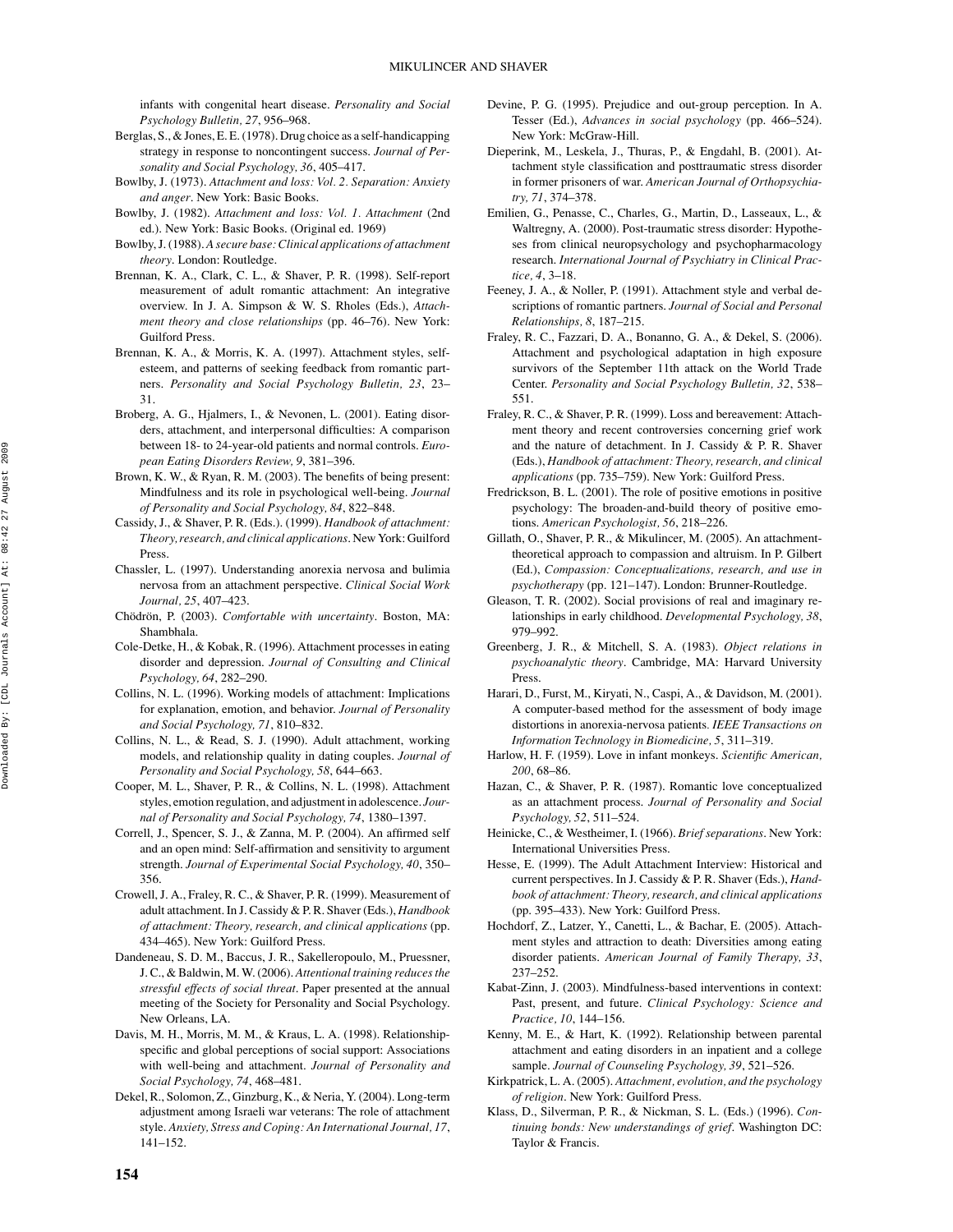- Kumashiro, M., & Sedikides, C. (2005). Taking on board liabilityfocused information: Close positive relationships as a selfbolstering resource. *Psychological Science, 16*, 732–739.
- Kunce, L. J., & Shaver, P. R. (1994). An attachment-theoretical approach to caregiving in romantic relationships. In K. Bartholomew & D. Perlman (Eds.), *Advances in personal relationships: Attachment processes in adulthood (*Vol. 5, pp. 205–237). London: Jessica Kingsley.
- Levy, K. N., Blatt, S. J., & Shaver, P. R. (1998). Attachment styles and parental representations*. Journal of Personality and Social Psychology, 74*, 407–419.
- Mallinckrodt, B., McCreary, B. A., & Robertson, A. K. (1995). Cooccurrence of eating disorders and incest: The role of attachment, family environment, and social competencies. *Journal of Counseling Psychology, 42*, 178–186.
- Maslow, A. H. (1971). *The farther reaches of human nature*. New York: Viking.
- McGregor, H., Leiberman, J., Greenberg, J., Solomon, S., Arndt, J., Simon, L., & Pyszczynski, T. (1998). Terror management and aggression: Evidence that mortality salience promotes aggression against worldview-threatening individuals. *Journal of Personality and Social Psychology, 74*, 590–605*.*
- McNally, R. J. (1998). Experimental approaches to cognitive abnormality in posttraumatic stress disorder. *Clinical Psychology Review, 18*, 971–982.
- Mickelson, K. D., Kessler, R. C., & Shaver, P. R. (1997). Adult attachment in a nationally representative sample. *Journal of Personality and Social Psychology, 73*, 1092–1106.
- Mikulincer, M. (1995). Attachment style and the mental representation of the self. *Journal of Personality and Social Psychology, 69*, 1203–1215.
- Mikulincer, M. (1997). Adult attachment style and information processing: Individual differences in curiosity and cognitive closure. *Journal of Personality and Social Psychology, 72*, 1217– 1230.
- Mikulincer, M., & Florian, V. (1995). Appraisal of and coping with a real-life stressful situation: The contribution of attachment styles. *Personality and Social Psychology Bulletin, 21*, 406– 414.
- Mikulincer, M., & Florian, V. (2000). Exploring individual differences in reactions to mortality salience: Does attachment style regulate terror management mechanisms? *Journal of Personality and Social Psychology, 79*, 260–273.
- Mikulincer, M., Florian, V., & Weller, A. (1993). Attachment styles, coping strategies, and posttraumatic psychological distress: The impact of the Gulf War in Israel. *Journal of Personality and Social Psychology, 64*, 817–826.
- Mikulincer, M., Gillath, O., Halevy, V., Avihou, N., Avidan, S., & Eshkoli, N. (2001). Attachment theory and reactions to others' needs: Evidence that activation of the sense of attachment security promotes empathic responses. *Journal of Personality and Social Psychology, 81*, 1205–1224.
- Mikulincer, M., Gillath, O., Sapir-Lavid, Y., Yaakobi, E., Arias, K., Tal-Aloni, L., & Bor, G. (2003). Attachment theory and concern for others' welfare: Evidence that activation of the sense of secure base promotes endorsement of self-transcendence values. *Basic and Applied Social Psychology, 25*, 299–312.
- Mikulincer, M., Hirschberger, G., Nachmias, O., & Gillath, O. (2001). The affective component of the secure base schema: Affective priming with representations of attachment security. *Journal of Personality and Social Psychology, 81*, 305–321.
- Mikulincer, M., & Shaver, P. R. (2001). Attachment theory and intergroup bias: Evidence that priming the secure base schema attenuates negative reactions to out-groups. *Journal of Personality and Social Psychology, 81*, 97–115.
- Mikulincer, M., & Shaver, P. R. (2003). The attachment behavioral system in adulthood: Activation, psychodynamics, and interpersonal processes. In M. P. Zanna (Ed.), *Advances in experimental*

*social psychology* (Vol. 35, pp. 53–152). New York: Academic Press.

- Mikulincer, M., & Shaver, P. R. (2004). Security-based selfrepresentations in adulthood: Contents and processes. In W. S. Rholes & J. A. Simpson (Eds.), *Adult attachment: Theory, research, and clinical implications* (pp. 159–195). New York: Guilford Press.
- Mikulincer, M., & Shaver, P. R. (2005). Mental representations of attachment security: Theoretical foundation for a positive social psychology. In M. W. Baldwin (Ed.), *Interpersonal cognition* (pp. 233–266). New York: Guilford Press.
- Mikulincer, M., & Shaver, P. R. (2007). *Attachment patterns in adulthood: Structure, dynamics, and change*. New York: Guilford Press.
- Mikulincer, M., Shaver, P. R., Gillath, O., & Nitzberg, R. A. (2005). Attachment, caregiving, and altruism: Boosting attachment security increases compassion and helping. *Journal of Personality and Social Psychology, 89*, 817–839.
- Mikulincer, M., Shaver, P. R., & Horesh, N. (2006). Attachment bases of emotion regulation and posttraumatic adjustment. In D. K. Snyder, J. A. Simpson, & J. N. Hughes (Eds.), *Emotion regulation in families: Pathways to dysfunction and health* (pp. 77–99)*.*Washington DC: American Psychological Association.
- O'Kearney, R. (1996). Attachment disruption in anorexia nervosa and bulimia nervosa: A review of theory and empirical research. *International Journal of Eating Disorders, 20*, 115–127.
- Ognibene, T. C., & Collins, N. L. (1998). Adult attachment styles, perceived social support, and coping strategies. *Journal of Social and Personal Relationships, 15*, 323–345.
- Orzolek-Kronner, C. (2002). The effect of attachment theory in the development of eating disorders: Can symptoms be proximityseeking? *Child and Adolescent Social Work Journal, 19*, 421– 435.
- Pierce, T., & Lydon, J. (1998). Priming relational schemas: Effects of contextually activated and chronically accessible interpersonal expectations on responses to a stressful event. *Journal of Personality and Social Psychology, 75*, 1441–1448.
- Pyszczynski, T., Greenberg, J., & LaPrelle, J. (1985). Social comparison after success and failure: Biased search for information consistent with a self-serving conclusion. *Journal of Experimental Social Psychology, 21*, 195–211.
- Radecki-Bush, C., Farrell, A. D., & Bush, J. P. (1993). Predicting jealous responses: The influence of adult attachment and depression on threat appraisal. *Journal of Social and Personal Relationships, 10*, 569–588.
- Ramacciotti, A., Sorbello, M., Pazzagli, A., Vismara, L., Mancone, & Pallanti, S. (2001). Attachment processes in eating disorders. *Eating and Weight Disorders, 6*, 166–170.
- Rogers, C. R. (1961). *On becoming a person*. Boston, MA: Houghton Mifflin*.*
- Rowe, A., & Carnelley, K. B. (2003). Attachment style differences in the processing of attachment-relevant information: Primedstyle effects on recall, interpersonal expectations, and affect. *Personal Relationships, 10*, 59–75.
- Rowe, A. C., & Carnelley, K. B. (2006). *Long lasting effects of repeated priming of attachment security on views of self and relationships*. Paper presented in the 13th European Conference on Personality, Athens, Greece.
- Schaller, M., & Cialdini, R. B. (1988). The economics of empathic helping: Support for a mood management motive. *Journal of Experimental Social Psychology, 24*, 163–181.
- Schimel, J., Arndt, J., Pyszczynski, T., & Greenberg, J. (2001). Being accepted for who we are: Evidence that social validation of the intrinsic self reduces general defensiveness. *Journal of Personality and Social Psychology, 80*, 35–52*.*
- Seligman, M. E. P. (2002). *Authentic happiness: Using the new positive psychology to realize your potential for lasting fulfillment*. New York: Free Press.